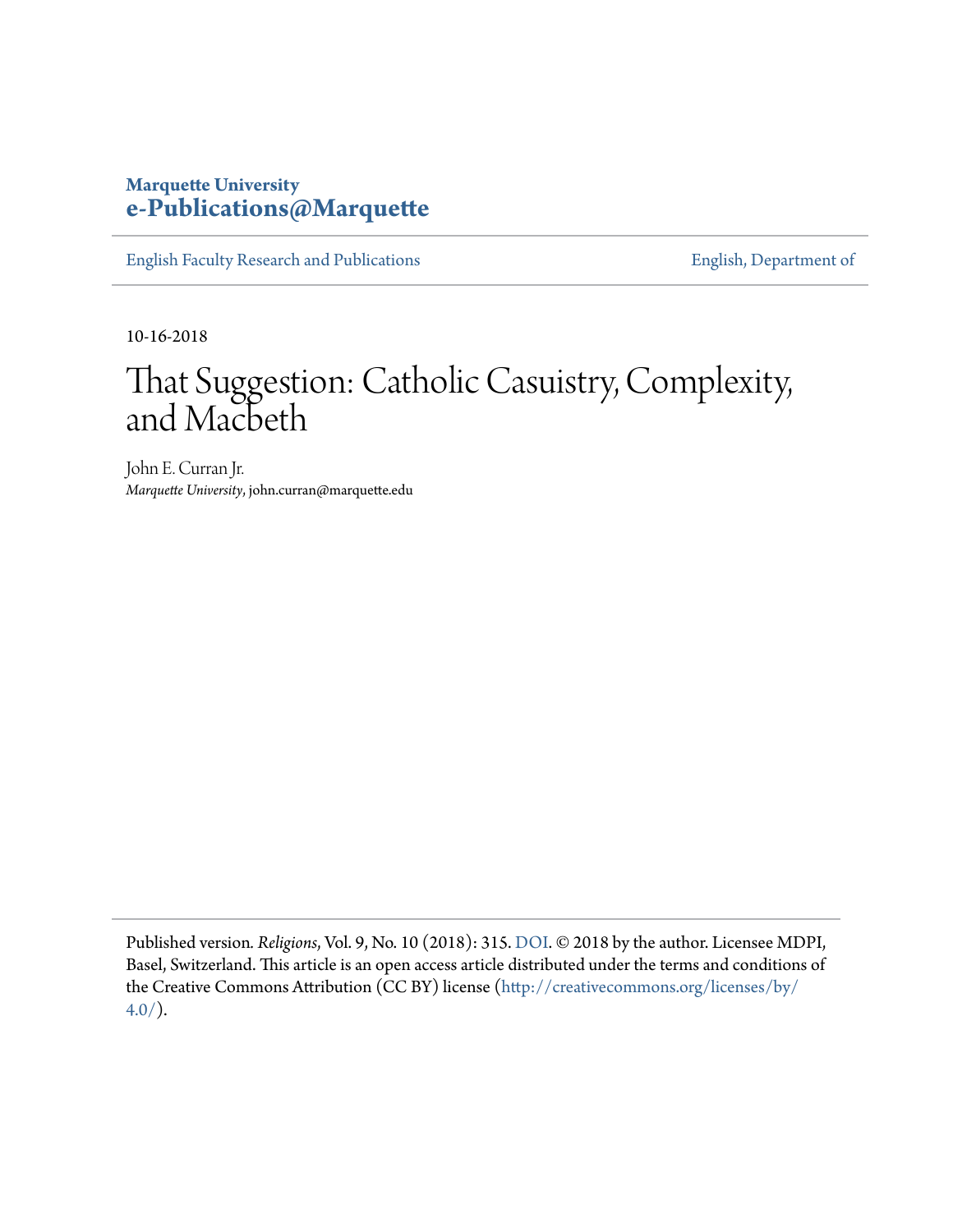



## *Article* **That Suggestion: Catholic Casuistry, Complexity, and Macbeth**

### **John E. Curran Jr.**

English Department, Marquette University, 1217 W. Wisconsin Ave., Milwaukee, WI 53233, USA; john.curran@Marquette.edu

Received: 11 September 2018; Accepted: 12 October 2018; Published: 16 October 2018



**Abstract:** In a keeping with the view that Shakespeare harbored a sympathetic attitude to Catholic ways of seeing, this essay argues that Macbeth is a study in the dangers of oversimplification and certainty. In contradistinction to how Spenser's Redcrosse Knight escapes the Cave of Despaire, Macbeth would benefit greatly from probing, questioning, nuancing, and sifting through ambiguity. He needs to examine the particular attenuation of his own moral thinking, and needs to engage equivocation, in the forms of both amphibology and mental reservation.

**Keywords:** Macbeth; conscience; casuistry; equivocation; Protestantism; Catholicism

One remarkably tenacious view of *Macbeth* is that of its titular character as overwhelmed by the power of his own imagination; A. C. Bradley once isolated as "the key to Shakespeare's conception" Macbeth's possessing "the imagination of a poet" [\(Bradley](#page-15-0) [1926,](#page-15-0) p. 352), and much more recently Harold Bloom mentions this idea as if it were a given, calling Macbeth "profoundly and engagingly imaginative," his imagination being his greatest strength and his destructive weakness [\(Bloom](#page-15-1) [2010,](#page-15-1) pp. 1–2, 4). Thus for John Wilks, Macbeth's descent into crime is attributable to "a disordering of the imagination capable potentially of seducing the will" [\(Wilks](#page-17-0) [1990,](#page-17-0) p. 21). In a similar vein, I think, despite a much different take on conscience, is Abraham Stoll's account of Macbeth as confused and haunted by his sensitivities to the uncanny signs around him indicative of a bygone but still lingering "animistic" moral universe [\(Stoll](#page-17-1) [2017,](#page-17-1) pp. 79–106).<sup>1</sup> If we briefly recall the play's signature set–pieces, like the "dagger" speech  $(2.1.32-63)<sup>2</sup>$  it is easy to imagine how the imaginative Macbeth got traction. And yet, it is also hard not to concede the point of Robert Hunter—who also stressed the importance of imagination in assessing Macbeth—regarding the curiousness of Macbeth's lack of picturing himself enjoying any part of being crowned: "the oddity is rationally inexplicable." In fact, Hunter went far in identifying the strangely unimaginative tenor of Macbeth's initial reaction to the Witches' accuracy in naming him Thane of Cawdor, and noted how, despite how *he* feels called and prompted to regicide, actually "there has been no soliciting and no suggestion" [\(Hunter](#page-16-0) [1976,](#page-16-0) pp. 165–66). In this essay I shall explore further this sense of Macbeth's radical limitedness of thinking, and propose that it can explain much both about what happens to Macbeth, and about the play's line of religious inquiry. In brief: Macbeth is a study in the dangers of moral, logical, and spiritual oversimplification, and this bent for oversimplifying is aligned by Shakespeare, here as elsewhere in his work, with the deterministic Protestantism hegemonic at this time in England. Using Spenser's Despaire episode for contrast, I hope to show that the concentrated, bluntly logical, assured, and certain conscience that saves the Redcrosse Knight could

<sup>1</sup> [Stoll](#page-17-1) [\(2017\)](#page-17-1) is referring to Freud here on pp. 98–99.

<sup>2</sup> All references to *Macbeth* are from Muir's edition [\(Shakespeare](#page-17-2) [1962\)](#page-17-2); references to other plays are from Riverside [\(Shakespeare](#page-17-3) [1974\)](#page-17-3).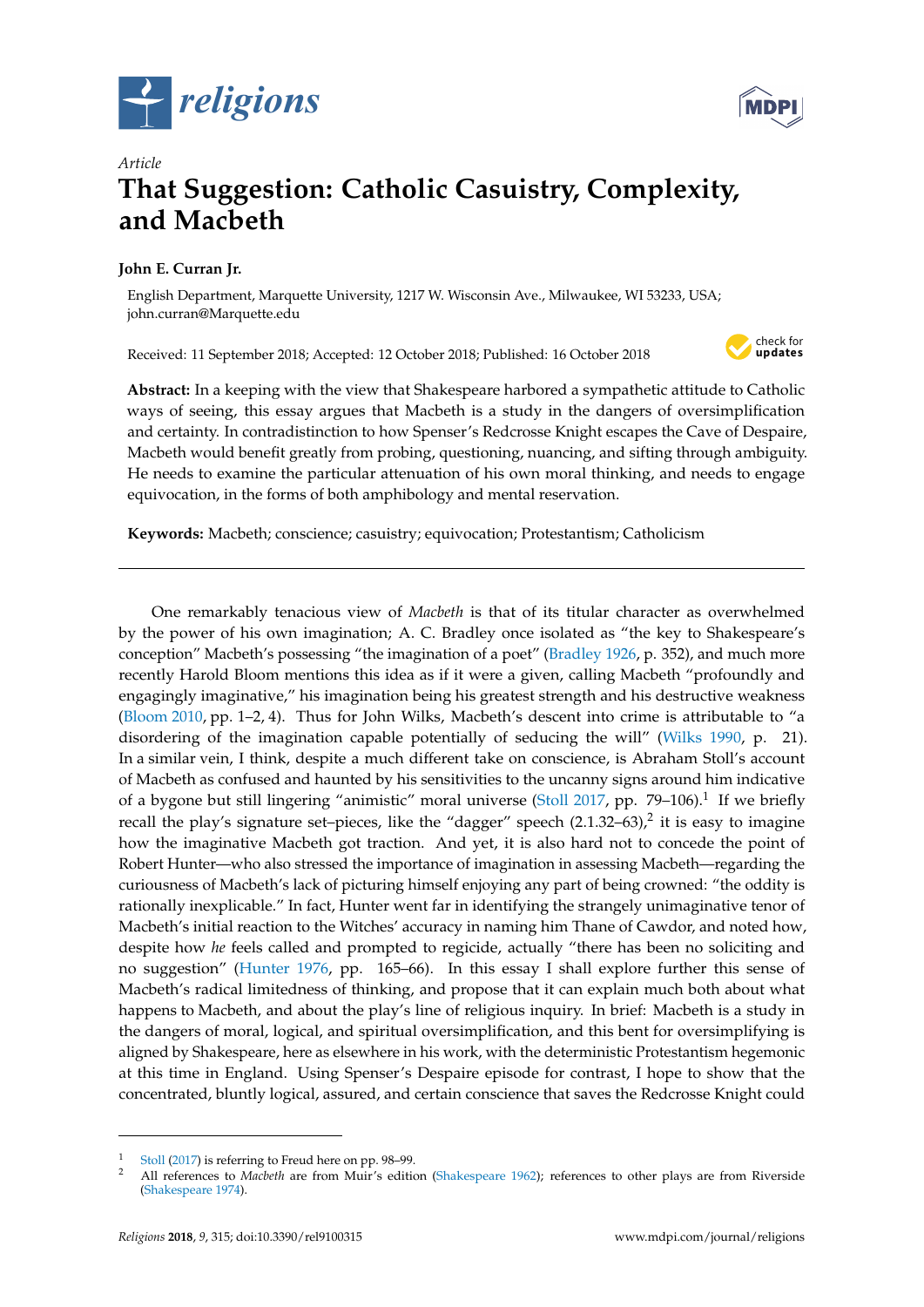never ameliorate Macbeth's predicament; far from offering a solution, certainty and simplicity reinforce the problem for him. By presenting him as constantly truncating his own incipient interrogative and interpretive processes, Shakespeare insinuates that Macbeth would benefit from a basically Catholic frame of mind—a mind addressing the inner and the outer worlds with a casuistical reasoning attentive to questions, subtleties, and open possibilities. Specifically, Macbeth would with a more Catholic sensibility be much better equipped to understand his own particular psychological situation, and to handle the equivocations thrown his way. Because of his oversimplifying, a non-suggestion is made over into *that* suggestion, a suggestion so irresistible there seems to him no possible alternative to it. For Macbeth, nothing is but that suggestion, and since it's a non-suggestion, nothing is but what is not: nothing exists for him but the self-conceived and non-necessary idea that he *must* and *will* murder his way to the throne. But the *play's* suggestion is that this thought-trap isn't the only way to think.

My discussion is grounded on arguments I've previously made concerning Shakespeare's affinity for Catholic ideas and systems—not that he was a recusant or a Catholic in any confessional sense, but that he shows signs of missing the philosophies and ways of seeing allowed for by the old religion. With *Hamlet* and *Othello*, especially, I find Shakespeare implying a sharp criticism of multiple aspects of Protestant theology, which come off collectively as far too narrow, rigid, and constricting.<sup>3</sup> With *Hamlet*, I argue that Shakespeare courts our disapproval of Protestant determinism and over-simplicity by shoving the Catholic-minded Prince, who poses questions of being and not being and would posit things not dreamt of in our philosophy, into a starkly deterministic world, to which he finally accommodates himself in Act Five, with "to be or not to be" yielding to "let be" (5.2.224); with *Othello*, I argue that with marriage theology in particular, Shakespeare creates a world alive with open possibilities and contingencies, $<sup>4</sup>$  and a world, therefore, much more in line</sup> with Shakespearean typicality than the anomalously horrific, claustrophobic confines of *Hamlet*-world. In each case, conscience, and the processes of moral reasoning which conscience entails, is part of the picture. Hamlet feels that the how and why of his revenge need to be carefully "scann'd" (3.3.75) for their juridical, existential, and soteriological ramifications, until in Act Five when he achieves an assured "perfect conscience" (5.2.67) bizarrely incongruous with the conditions of his life; meanwhile Othello has a patient conscience recognizing hasty judgment, predicated solely on jealousy-enflamed doubt, as immorally irrational (3.3.176–92), until suddenly bereft of any working conscience whatever, so that when Iago advises him to "scan this thing no farther; leave it to time" (3.3.245), we are aware of a fast-hardening incapacity in him to scan or leave anything. In each case, scanning, the analysis of complication and ambiguity, appears much preferable to oversimplifying—in the latter case, to an extent both absurd and horrific. And if Hamlet goes from scanning to a troublingly perfect conscience, and Othello goes from an ability to scan to an inoperative, even absent conscience, Macbeth, condemned by his conscience nigh immediately in the play, is marked by never being able to do any scanning: when he says "Strange things I have in head, that will to hand,/Which must be acted, ere they may be scann'd" (3.4.138–39), he describes a more frantic translation of thought to action, but hardly a new mode of thought. His thought always "o'erleaps itself" (1.7.27). This pattern is one of many factors which make James Calderwood look at *Macbeth* as a kind of counter-*Hamlet*: Macbeth becomes habituated to saying "yes," while Hamlet tries to respond with a "maybe" [\(Calderwood](#page-15-2) [2010,](#page-15-2) pp. 23–26). What I am doing here is laying out the religious significances at play with this kind of insight.

First, we need to address whether Shakespeare would have been apt or able to make this sort of distinction between Protestant and Catholic philosophies, especially with regard to concepts of conscience. As for Shakespeare's own religious orientation, I think securest the approach

<sup>3</sup> On the general argument on *Hamlet* see [\(Curran](#page-16-1) [2006,](#page-16-1) pp. 1–17, on logic and conscience pp. 49–63, 201–18); on *Othello* and marriage theology see [\(Curran](#page-16-2) [2014,](#page-16-2) pp. 48–64, on conscience pp. 186–202).

<sup>4</sup> For an interesting opposing view, that Shakespeare pejoratively aligns Catholic marriage theology with paganism, see [Tiffany'](#page-17-4)s [\(2018\)](#page-17-4) article in this issue.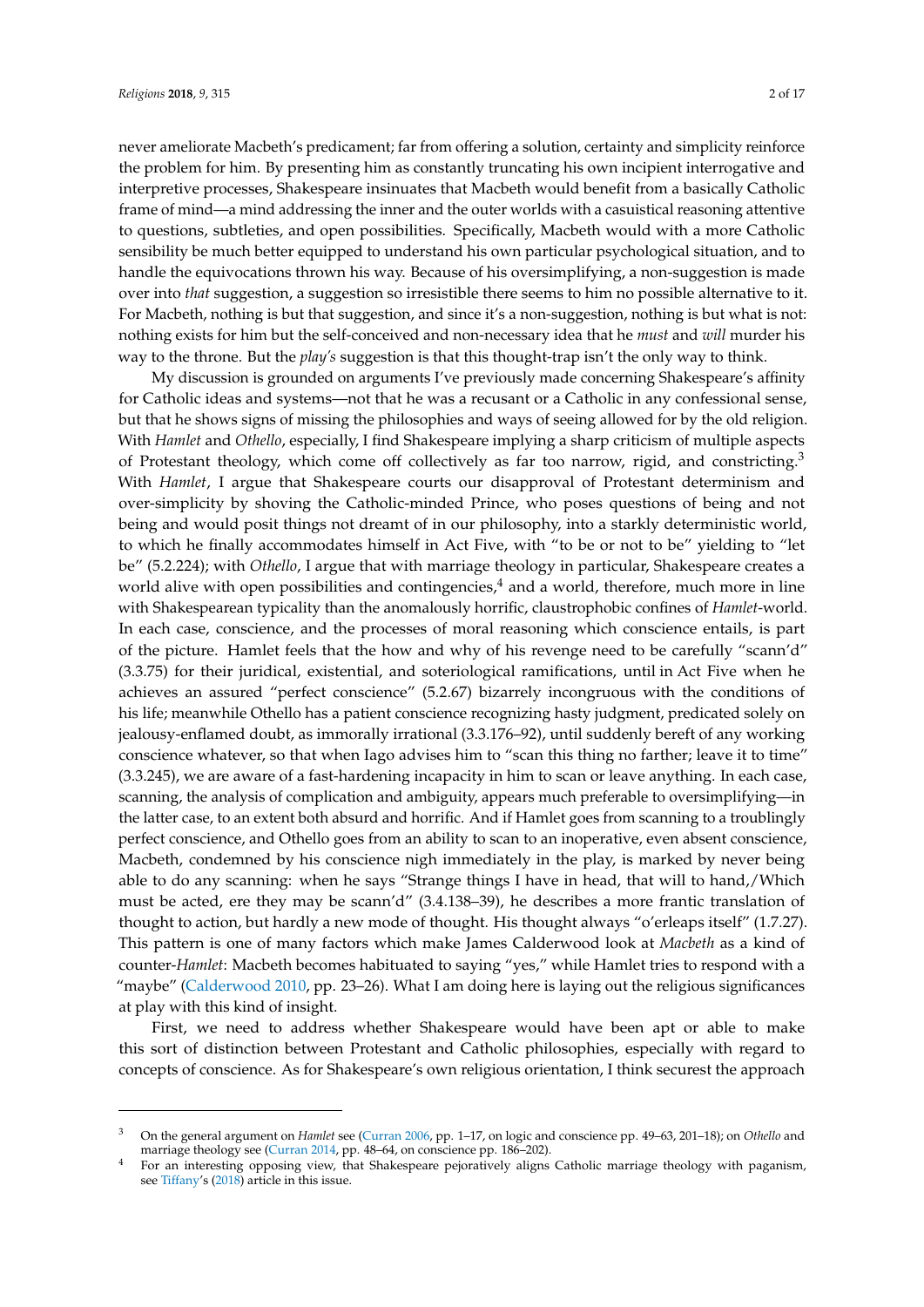Peter Iver Kaufman crisply articulates: the controversy's scholarship "suggestively identifies what Shakespeare *explores*; much of it . . . unconvincingly details what Shakespeare *endorses*" [\(Kaufman](#page-16-3) [2013,](#page-16-3) pp. 87–88). Kaufman does well to be cautious, for his interest in the impact of Protestantism on Shakespeare would seem outweighed by the tide of scholars pushing the playwright's Catholicity. Though such scholars lack conclusive proof, it is a short step to Catholicism from the Thomist-style Natural Law framework many readers have persuasively found in Shakespeare,<sup>5</sup> and indeed Father Beauregard, for example, has taken that step.<sup>6</sup> For my part, I suggest only that Shakespeare if not Catholic harbored sympathy for Catholic philosophical provisions, and disliked the Calvinistic Protestantism so prevalent in his day. However, there is one important corollary of this position that seems too often overlooked: this prevalence, of predestinarian theology, would have been easy to accept for many of Shakespeare's countrymen, making his apparent aversion to it all the more significant. It is a cliché we commonly fall into, attaching negative connotations to such a theology and envisioning it conducing mostly to terror and despair.<sup>7</sup> Kaufman himself has done much to correct this prejudice, examining how Protestant preachers modeled the tribulations of attaining assurance [\(Kaufman](#page-16-4) [1996,](#page-16-4) pp. 32–36; [Kaufman](#page-16-3) [2013,](#page-16-3) pp. 129–32), and Leif Dixon has refuted it authoritatively: far from instilling anxiety, especially in troubled times, "Predestination is, in many ways, a doctrine of comfort and contextualisation," and moreover it was preached as such, with the intent "to create a generation of self-confident and assertive everyday saints" [\(Dixon](#page-16-5) [2014,](#page-16-5) p. 7). If we detect Shakespeare's disliking of Protestant thinking, then, we are not detecting anything necessarily unlikable about it. On the contrary, I would say he seems to object, in *Macbeth* as in *Hamlet* and *Othello*, to strains in Protestantism unpalatable mostly from a Catholic or Catholic-sympathizing perspective.

One such strain is the Protestant emphasis on assurance and certainty of salvation, which was to be gained by means of a conscience made clean and firm interiorly, via repentance and faith, rather than externally, via validation from the Church and its quasi-legalistic mechanisms. By Shakespeare's time, a version of this strain had been refined into what scholars term "experimental predestinarianism," but such ideas had deep roots in Protestant tradition and were manifestations of Protestantism's fundamental simplifying tendencies. The interiorizing of conscience, and the setting up of an imperative for assurance next to a removal of exterior markers and signs thereof, has often been featured in discussions of early Protestantism and its anxiety- and alienation-ridden effects, recently by Stoll, who calls the Protestant conscience "destructured," exchanging the syllogistic application of clear moral standards for a nebulous introspection.<sup>8</sup> But while certainly the Protestant conscience could be seen this way, it also had the entirely opposite potential: to inculcate a sense not of the nebulous but the rigidly structured and easily understood and purchased, the moral and spiritual truth expressed in the incontrovertibly logical proposition corresponding seamlessly to objective reality. In pointing to this side of the equation [\(Curran](#page-16-2) [2014,](#page-16-2) pp. 141–48), I have in mind the researches of Dennis Klinck, who does nod to the increasing subjectivism entailed in Protestant casuistry, but also explains its countervailing force; says Klinck:

Protestantism's celebrated individualism notwithstanding, the Reformers' account of conscience remained insistently objective . . . . While ascertaining what conscience requires is the responsibility of each person, it is not a matter of opinion, probability, or conjecture,

<sup>5</sup> For discussions of *Macbeth* by major proponents of Shakespeare and Thomist Natural Law, see [\(Herndl](#page-16-6) [1970,](#page-16-6) pp. 48–50; [Wilks](#page-17-0) [1990,](#page-17-0) pp. 17–23, 125–43; [Beauregard](#page-15-3) [1995,](#page-15-3) pp. 130–38). For a targeted analysis, see [\(Hibbs and Hibbs](#page-16-7) [2001\)](#page-16-7). For a discussion along similar lines see also [\(Cauchi](#page-16-8) [2015\)](#page-16-8).

See [\(Beauregard](#page-15-4) [2008\)](#page-15-4) for his full case for a Catholic Shakespeare.

<sup>7</sup> For an emphatic example see [\(Stachniewski](#page-17-5) [1991,](#page-17-5) pp. 1–14, passim). For the application of this view to *Macbeth*, finding it anomalously deterministic and pessimistic for Shakespeare, see [\(Stachniewski](#page-17-6) [1988\)](#page-17-6). For a more recent discussion of Macbeth's terror at a Protestant universe, see [\(Gleckman](#page-16-9) [2013\)](#page-16-9).

<sup>8</sup> For Stoll, the Protestant concept of conscience, in contrast to the Thomist one, is alogical; see [\(Stoll](#page-17-1) [2017,](#page-17-1) pp. 41–43, 121–24). For the Protestant emphasis on assurance, and its conceptual and pastoral problems, see for example [\(George and](#page-16-10) [George](#page-16-10) [1961,](#page-16-10) pp. 61–62, 101; [Shuger](#page-17-7) [1990,](#page-17-7) pp. 78–87; [Stachniewski](#page-17-5) [1991,](#page-17-5) pp. 32–33). For this in relation to experimental predestinarianism, see also [\(Kendall](#page-16-11) [1979,](#page-16-11) pp. 42–66; [Marshall](#page-16-12) [2003,](#page-16-12) pp. 126–35).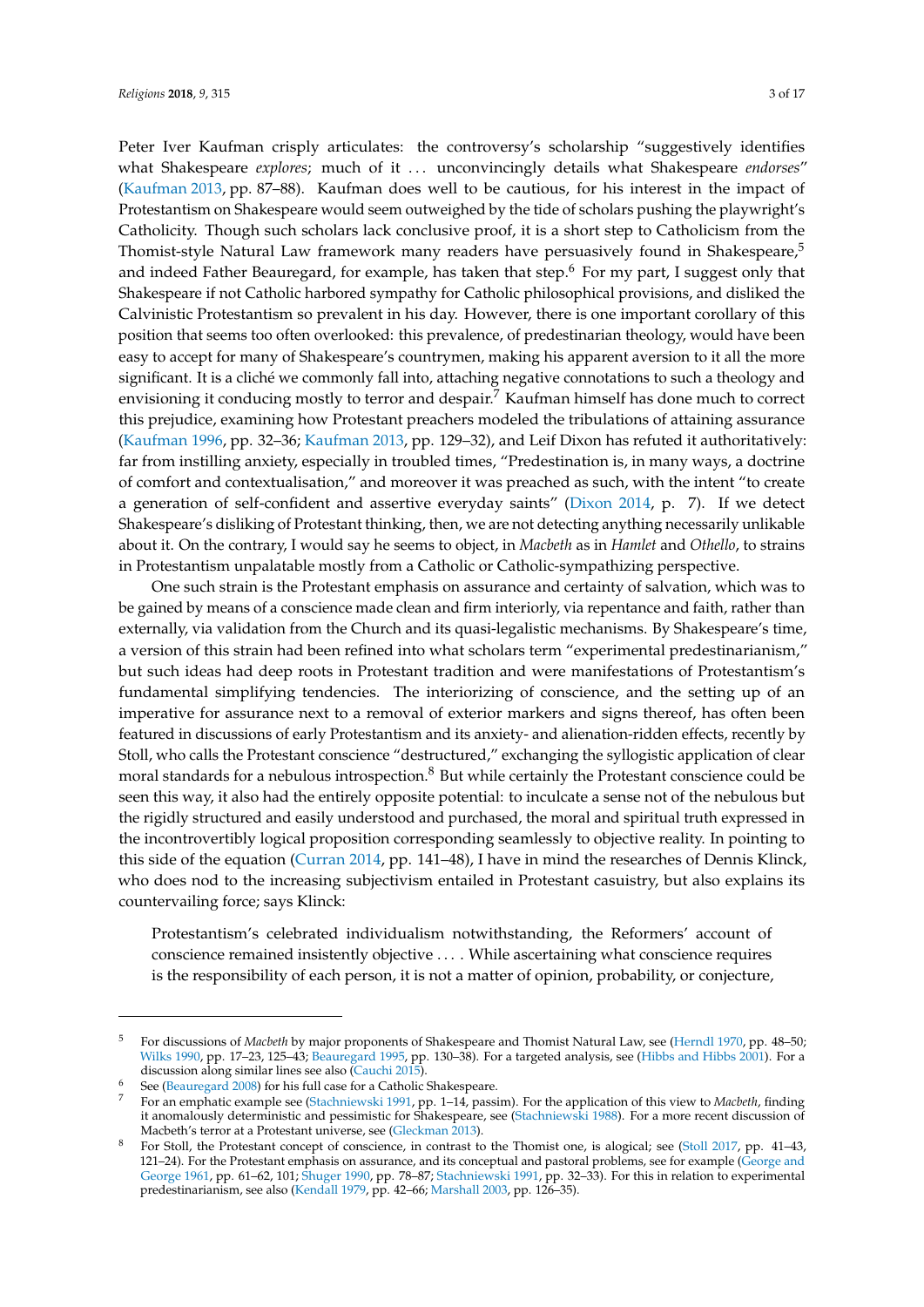but ... something to be measured insofar as it is *right* .... Among the aspects of Protestant conscience that conduce to its objectivity are its ruledness, its being a function of knowledge or understanding, and its involving a set, syllogistic form of reasoning, leading to "inevitable" conclusions. [\(Klinck](#page-16-13) [2010,](#page-16-13) p. 114)

Thus we have good reason to see a figure like William Perkins, the pioneer of Protestant casuistry, in a much different light from the purveyor of solipsism he is sometimes made out to be,  $9^9$  as both [Kaufman](#page-16-4) [\(1996,](#page-16-4) pp. 51–62) and [Dixon](#page-16-5) [\(2014,](#page-16-5) pp. 61–122, esp. 91–93) have shown.<sup>10</sup> His doctrine urged the believer to perceive the condition of the conscience interiorly, but objectively, at the same time.

Perkins in one treatise after another<sup>11</sup> stresses the need for the individual believer to apply the gospel promises to the self particularly. But some aspects of this process, the inserting of the self as the minor premise of the "practical syllogism," deserve a closer look. Perkins insisted that Catholic concepts of practical piety were fatally flawed in depriving the believer of a pacified conscience; for that, saving doctrine needed certainty, simplicity, *and* logic. In both *Assertion: A Papist Cannot Goe Beyond a Reprobate* and *Reformed Catholike*, Perkins attacks the Catholic allowance for uncertainty and doubt in spiritual life, in the former work using it to exemplify how Catholicism lacks cohesion and logical consistency, being "*contrarie to it selfe*" while cluttering up theology with human-made categories and levels of sin, and in the latter work defining faith as "both an vnfallible assurance and a particular assurance," and casting it as logically made irreconcilable with doubt, since "doubting is made a fruite of vnbeleefe" [\(Perkins](#page-17-8) [1600,](#page-17-8) pp. 642–57, 918–25). *A Discourse of Conscience* elaborates on such points. "Papists" admit only "Coniecturall" certainty, which if not a blatant contradiction is overly nuanced, and unworthy of God; for, God's promises of salvation are to be applied not generally but by particular persons each to her or himself, "much as if euery mans particular name had beene put in the promise," and with such application "certaintie is by little and little conceiued in a forme of reasoning or practicall syllogism framed in the mind by the holy Ghost, on this manner: *Euery one that beleeues is the childe of God:/But I doe beleeue:/Therefore I am a child of God*." A person who has undergone this procedure, moreover, is likewise given the gift of knowing she or he has undergone it, for though thorough particular self-knowledge were impossible—"no man can search his heart to the very bottome, to see all and euery want, infirmitie, and wicked inclination that is therein"—we know that we have sins, and therefore we know when we have God's "principall" graces belonging to the elect [\(Perkins](#page-17-8) [1600,](#page-17-8) pp. 872–73, 879, 883–84). What this amounts to is a peculiar understanding of the particular: the individual person is a self-contained spiritual entity, but one shorn of the particularities of life experience and merits and demerits, lending significance to which would only result in despair: "in respect of our owne vnworthines, we are not to doubt of our saluation, but to be out of all doubt, yea to despaire before the iudgement seat of God" (ibid., p. 880). The particular person was to conclude, by using the practical syllogism, that she or he was a child of God, but the uniqueness of the person's life, and its unique living up to and falling short of a bevvy of standards set by the Church, could add only distraction and confusion. Far from affording an objectivity against which a person's conduct might be measured, the particularities of Catholic systemization, much like the particularities of an individual's own moral track-record, could only impede the desired syllogistic conclusion, and would probably even generate doubts enforcing the opposite one: damnation. Objectivity was to be conferred by the syllogistic certainty accessible solely through a total reliance on God's absoluteness.

We ought at this point to recognize, however, that Perkins was not offering much of anything novel. Melanchthon, as serviceable a writer as any to represent boilerplate Protestantism, has this to say in the first version of the *Loci*:

<sup>9</sup> See the discussions of how Perkins problematizes and subjectivizes assurance see [\(Rose](#page-17-9) [1975,](#page-17-9) p. 199; [Kendall](#page-16-11) [1979,](#page-16-11) pp. 67–76; [Keenan](#page-16-14) [2004;](#page-16-14) [Stoll](#page-17-1) [2017,](#page-17-1) pp. 39–46).

<sup>10</sup> For my own remarks on this, see [\(Curran](#page-16-2) [2014,](#page-16-2) pp. 145–46).

<sup>11</sup> Cited works by [Perkins](#page-17-8) [\(1600\)](#page-17-8) are included in and cited from the *Golden Chaine*, which treatise gives its name to the compendium.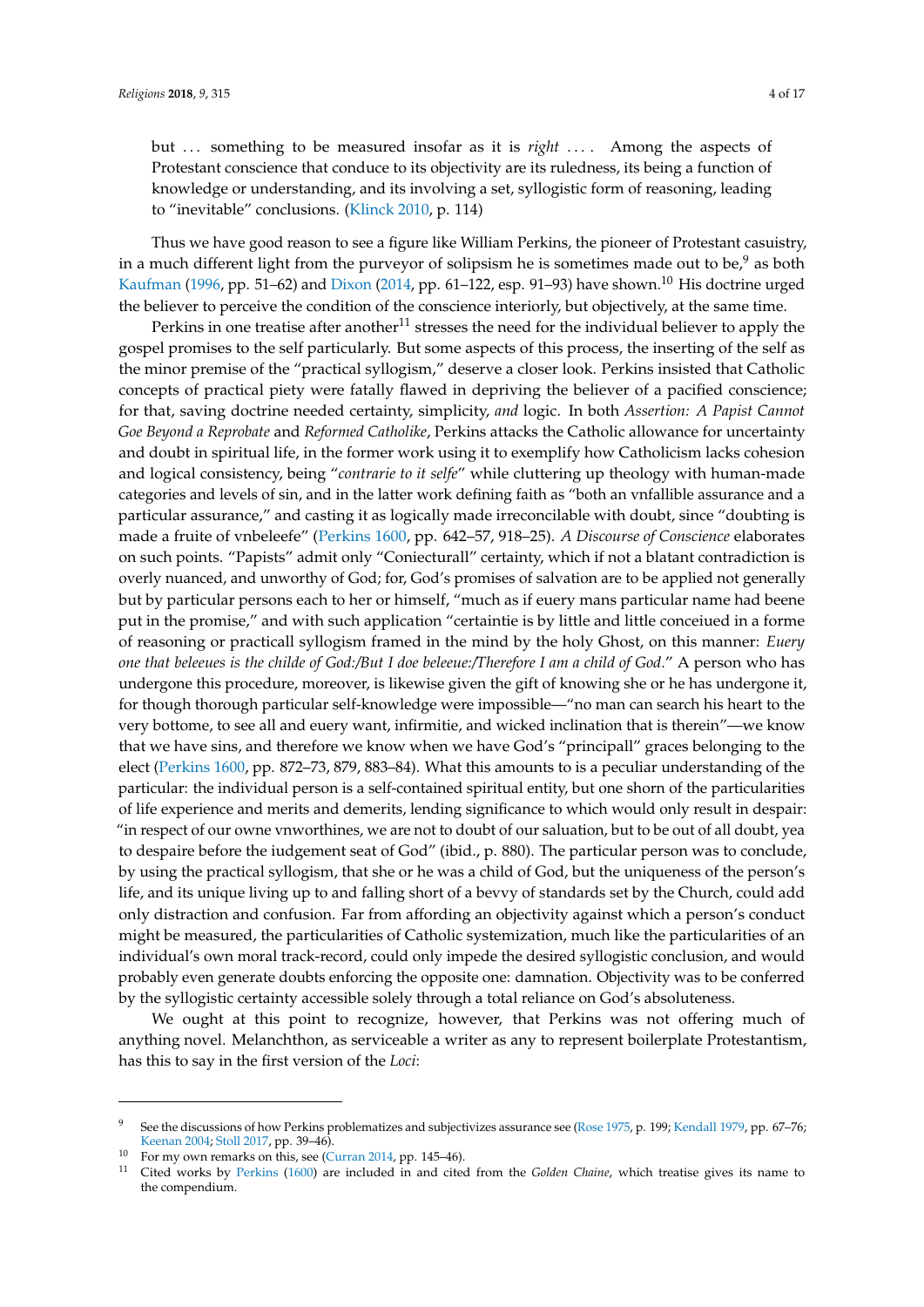detorserunt ad sua somnia sophistae, et ad carnalem illam opinatiunculam, quam fidem vocarunt ut plane nihil Apostdicae sententiae intelligeretur. Pro inde nos simplicissima verba simplicissima sententia referemus. Fidem esse certitudinem eorum quae non adparent. Obsecro quid est certitudo? at divinarum ac spiritualium rerum nihil certo tenet natura, nisi per spiritum sanctum illustrate . . . . Non credunt igitur, qui non expectant promissam salutem. At dices, credo promissam salutem, sed aliis obventuram. Sic enim sentit caro. Sed audi, An non haec tibi quoque promissa sunt? An non in omnes gentes praedicatum est Evangelium? non credis igitur ni tibi quoque salutem promissam credas.

[the sophists twist what they term faith to their own fantasies, and to that fleshly little supposition, so that nothing of the Apostle-said concept can be understood. For thence we will restore most simple words with a most simple reading. Faith is certitude for things which are not apparent. I ask, what is certitude? Nature holds nothing certainly of divine and spiritual things, unless revealed by the Holy Spirit . . . . They do not believe, therefore, who do not anticipate the promised salvation. But you will say, I believe the promised salvation, but that it is to come for others. Thus the flesh thinks. But hear: are not these promises also to you? Isn't the Gospel preached to all peoples? Therefore, not unless you believe it's for you do you believe in the promised salvation.] <sup>12</sup>

And in the second *Loci*, he adds that Catholic, Scholastic over-sophistication, binding up faith with human merits, virtually *commands* doubt: and the invariable result is either contempt of God or despair. But then, what was the nature of the certainty the believer was personally supposed to feel? Though personally felt, it needed to be impersonally understood: "Si quis ex universali particularem velit efficere, is reddet simpliciter incertam promissionem et tollet fidem" [if someone wants to make a particular out of a universal, he will simply find an uncertain promise and uproot faith]; in fact, the devil has no more powerful tool to agitate consciences ("perturbant conscientias"), than "imaginatio illa, quae efficit promissionem particularem" [that delusion which turns the promise particular] [\(Melanchthon](#page-16-15) [1963,](#page-16-15) pp. 168–69, 424, 429, 451–52).

How such a despairing conscience would set in as a result of merit theology, and how grace-inspired logical certitude would be the only cure for it, is what Spenser represents in *The Faerie Queene*'s Despaire episode.<sup>13</sup> Despaire is first astonishing and then compelling to the Redcrosse Knight because he increasingly harps on Redcrosse's particular personal history, applying it, with formidable soundness, citing specifics, to the general proposition that the unfolding of life means the accumulation of sin ("The lenger life, I wote the greater sin" (1.9.43.1)). Life has only piled up reasons for God to hate Redcrosse—as Andrew Escobedo notes, while suicide might not seem rationally to follow from this realization, an inability to discern any alternative to self-loathing is understandable [\(Escobedo](#page-16-16) [2017,](#page-16-16) pp. 150–51). For, Redcrosse cannot deny the major premise that God punishes sin, and he cannot deny the minor that his resume is streaked with sin—Despaire's case against *him* in particular is acquiesced to by his own conscience, because corroborated, brutally, by his own memory ("And in his conscience made a secrete breach,/Well knowing trew all, that he did reherse,/And to his fresh remembraunce did reuerse/The vgly vew of his deformed crimes" (i.9.48.3–6)).

And yet, Despaire's general and special premises are conspicuously vulnerable if interrogated more, with further factoring in of complexity, particularity, and ambiguity. In the first place, Despaire is, rather unsubtly if we consider it, equivocating on at least two levels, amphibology and mental reservation. One amphibological move, for example, is the play with what it means to "die": "Let euery sinner die:/Die shall all flesh?" (1.9.47.5–6). Conflating the biological

<sup>12</sup> Translations mine.

References are to [\(Spenser](#page-17-10) [2007\)](#page-17-10). For a breakdown of how the episode invokes the problems in the doctrine of assurance see [\(Skulsky](#page-17-11) [1981\)](#page-17-11). For accounts of Redcrosse's lack of agency, see [\(Moss](#page-16-17) [2008;](#page-16-17) [Escobedo](#page-16-16) [2017,](#page-16-16) pp. 143–57). For his escape from Despaire as representing not assurance but a step toward it, see [\(Kaufman](#page-16-4) [1996,](#page-16-4) pp. 71–79).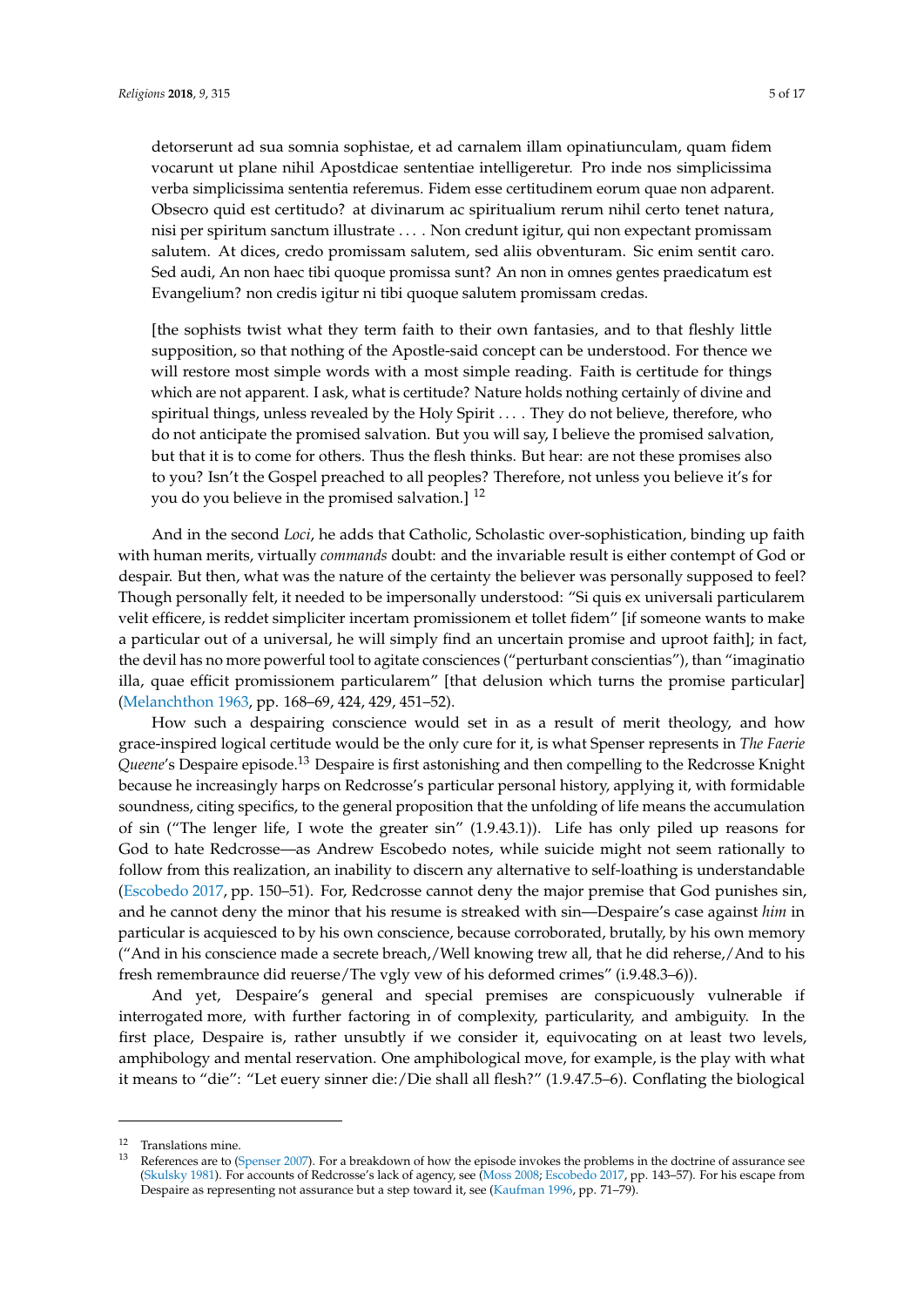fact of death with the theological principle of death as the wages of sin, Despaire twists mortality into desert of punishment, making the latter seem as inevitable as the former. The mental reservation is more blatant: your sin disgusts God . . . and is forgiven, in Christ. It is a single proposition, but only half of it is expressed, the other, critical half—God's mercy—withheld. In the second place, Redcrosse has been sinful—but not ONLY so. To retrace his steps is to see mitigating circumstances and *mostly* good intent and *some* good deeds, with each discreet adventure having its own dynamics, frustrating any easy judgment of the whole. But Redcrosse escapes suicide neither by picking the equivocations apart nor by taking inventory of his life and evaluating it more closely. However questionable Despaire's attack is, Redcrosse never questions it. Instead, Una, the Truth, intervenes and asks, purely rhetorically, "Why shouldst thou then despeire, that chosen are?" (1.9.53.5). Redcrosse's ordeal isn't nearly over—experimental predestinarians like Perkins would always affirm as much, that assurance goes along with tribulation and disallows security. But Redcrosse's new life is hinged on this moment, the descending on him of simple, syllogistic assurance: those chosen will be saved, and he is chosen. Indeed, it seems implied that deeper engagement with the content of Despaire's speech were disastrous for him; "Arise, Sir knight arise, and leaue this cursed place," enjoins Una (1.9.53.9), and Redcrosse obeys without comment.

By making clear that the practical syllogism alone can save Redcrosse, Spenser highlights the dichotomy between Protestant and Catholic theories of what causes and what cures despair; Shakespeare plays a similar game with *Macbeth*, but from the other direction and for the other side. Macbeth like Redcrosse misses opportunities to engage complexity and ambiguity, in that, like Redcrosse, despite being virtually cued to it he refrains from delving and probing into his own particularity and circumstances, and from reading into and unraveling equivocations. But the mental work, the delving and probing and the reading and unraveling, that would most likely further entangle Redcrosse in despair would most likely save Macbeth from it, if anything could. And here we can observe a resonance with Catholic critiques of the Protestant theology of conscience.

As Elliot Rose and after him many other scholars have noted, with proliferating innovations in casuistical thinking, such as probabilism—the theory making any probable moral decision acceptable, rather than only the more or most probable—Catholic moral theology became increasingly theoretically complex, and in the process increasingly attentive to human complication, especially as contrasted with concurrent Protestant formulations.<sup>14</sup> At times, English Catholic polemic couches objection to Protestantism in just such terms, that it lacks responsiveness both to human diversity and to the many fine, subtle distinctions necessary to apply precept to human life. That assurance was not to be had in this life was standard Catholic dogma, $15$  and such a position went with an approach to reading self and world predicated on the more provisional and multi-layered. For Richard Bristow, Protestants like William Fulke failed to appreciate the multiplicity and idiosyncrasy of individuals' goodness and badness, the fact that with sinners, "some go wider then some, with infinite varietie," just as with the pious, "some go narrower then some, with infinite varietie likewise" [\(Bristow](#page-15-5) [1970,](#page-15-5) p. 158); for Thomas Hill, one of the consequences of the Protestants' "Negatiue Doctrine," their stripping-down and dismantling of the whole Church apparatus—"they doe nought but destroy, pull downe, and denie many pointes of Religion"—was a stripped-down, dismantled, and ineffectual casuistry: whereas Protestants do not "meddle with these matters of Conscience," and in their incuriosity remain "vtterly ignorant" about the galaxy of sins, among Catholics "there are taught *Cases of Conscience*, in which is set downe, what is sinne, and what is not: the differences of sinnes, which great, which lesser, &c.," and the whole of moral philosophy is "much studied" by Church authority and taught to the people [\(Hill](#page-16-18) [1972,](#page-16-18) pp. 69, 79). Such careful, granular study lies behind the

<sup>14</sup> See [\(Rose](#page-17-9) [1975,](#page-17-9) pp. 71–102 for Catholic casuistry, esp. pp. 72–73, and pp. 185–212 for Protestant casuistry, esp. p. 186). On probabilism as an address to the variety and uncertainty of moral situations, see also [\(Jonsen and Toulmin](#page-16-19) [1988,](#page-16-19) pp. 164–75; [Zagorin](#page-17-12) [1990,](#page-17-12) pp. 159–63; [Gallagher](#page-16-20) [1991,](#page-16-20) pp. 1–13; [Stone](#page-17-13) [2004,](#page-17-13) pp. 1–16).

<sup>15</sup> For official statements see [\(Canisius](#page-15-6) [1971,](#page-15-6) pp. 468–69; [Bellarmine](#page-15-7) [1858,](#page-15-7) pp. 542–44).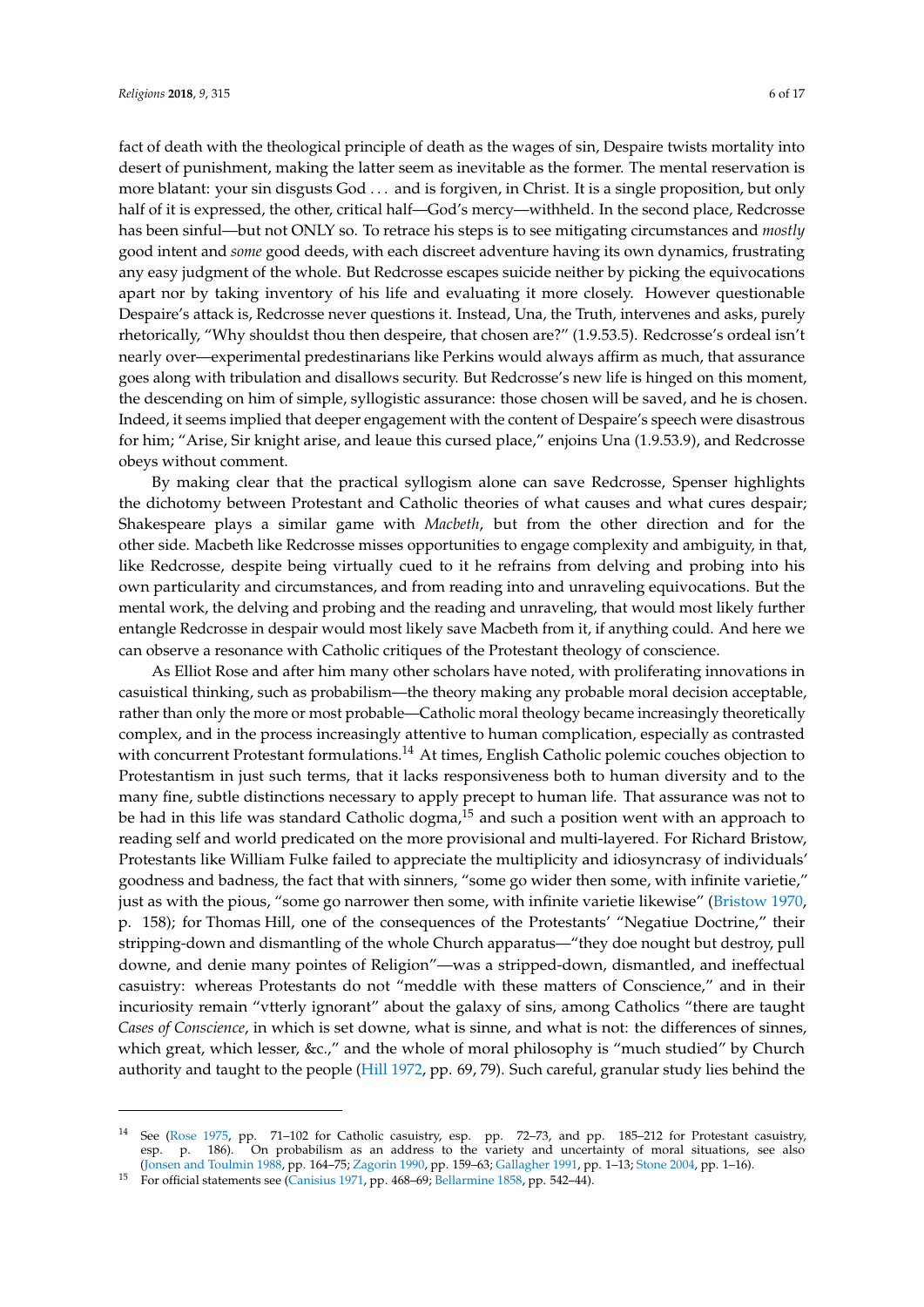theory and practice of equivocation, as we see in Henry Garnet's *Treatise*, the furor over which, in its association with the Powder Plot, has long been tied to *Macbeth*. <sup>16</sup> For Garnet, the permission granted to Catholics interrogated unlawfully by Protestant persecutors to equivocate was fully justifiable, but the justification called for the drawing of many fine lines, in accordance with the probabilism Garnet subscribed to, itself a product of nuance. To understand how equivocation, in particular mental reservation, was not a lie—for lies were everywhere unlawful—one needed to understand how logicians had included mixed proposition among the four proposition-types (mental, vocal, written, and mixed), how Aristotle had located the essence of a truthful proposition in the speaker's mind and intent, and how completely the question depended on "the circumstance of place, tyme, and person" [\(Garnet](#page-16-21) [1851,](#page-16-21) pp. 44–46, 8–10, 12, 18). Asked by government officials if he was a priest, a Jesuit missionary like Garnet could say, "I am not a priest," and withhold but keep in mind, "insofar as I am bound to tell *you*."

Garnet also puts some onus on the hearer of the equivocation—"And the judge, if he be wise, hath cause alwayes to vnderstand these particles" (ibid. p. 18)—and this point is driven home by the prolific Catholic controversialist, Robert Parsons: there is no lie when, intending only self-defense against an unlawful judge, "I speaking a truth in it selfe according to my meaning, though he taking it otherwise is deceaued therby, but without fault of mine"; after all, "God doth permit men to be deceaued, and to be deliuered ouer into a reprobate sense for their sinnes" [\(Parsons](#page-17-14) [1977,](#page-17-14) pp. 346, 401). Macbeth can be assessed in much this way, as a hearer who makes insufficient effort to understand particles and who, as a bad interpreter making unjust queries, is given over to a reprobate sense. For many readers, Macbeth's confusion is of a piece with the atmosphere of his world, in which interpretive chaos, registered in the theme of equivocation but at work in many other ways, is endemic<sup>17</sup>; but some others have found that Macbeth fails at reasoning and interpreting when failure is by no means necessary. For William O. Scott, it's noteworthy how, at the Witches' first appearance, relatively uninquiring Macbeth is compared to Banquo—he's "much narrower in his scrutiny of the truth"—and how much his fixation on the prophecy involves suppressing his misgivings, both moral and intellectual, since it cries out for questioning: "the circumstances of the speaker are a sufficient clue to the presence of equivocation." *Macbeth* foregrounds the issue of interpreting a device like mental reservation with the resources available—but Macbeth has more resources than he avails himself of [\(Scott](#page-17-15) [1986,](#page-17-15) pp. 163–64, 169–72). With an eye toward conscience and casuistry, Camille Wells [Slights](#page-17-16) [\(1981,](#page-17-16) pp. 109–21) and [Wilks](#page-17-17) [\(1999,](#page-17-17) pp. 185–86) similarly trace how Macbeth becomes increasingly unresponsive to paradox and complexity, and perhaps even from the start resistant to them: he "draws all the unnecessary inferences," observes Wilks. Such readings anticipate my own, in their sense that the Witches' puzzles are not overwhelmingly difficult to penetrate—they are amenable to being dissected and probed by an adequately analytical and self-aware conscience. This is not to say that equivocation is approved of,  $^{18}$ or that the Weird Sisters are other than evil. But their power might be nullified with a more Catholic mode of thinking—a more deliberate, a more particularistic and interrogatory, mode of thinking, one more comfortable dealing with a lack of assurance or certainty.<sup>19</sup>

Let us examine Macbeth's thought-process as he reacts to having been named Thane of Cawdor:

<sup>16</sup> For equivocation theory and uproar over it, including Garnet, see [\(Zagorin](#page-17-12) [1990,](#page-17-12) pp. 186–220; [Covington](#page-16-22) [2003,](#page-16-22) pp. 143–49; [Marotti](#page-16-23) [2005,](#page-16-23) pp. 132–47). For the impact on *Macbeth* see [\(Huntley](#page-16-24) [1981,](#page-16-24) pp. 40–47; [Scott](#page-17-15) [1986,](#page-17-15) pp. 161–63; [Zagorin](#page-17-12) [1990,](#page-17-12) pp. 193–94; [Wills](#page-17-18) [1995,](#page-17-18) pp. 93–105; [Childs](#page-16-25) [2014,](#page-16-25) pp. 313–15). For a full and more recent account of equivocation theory and its ramifications, factoring in *Macbeth*, see [\(Butler](#page-15-8) [2012\)](#page-15-8).

<sup>17</sup> For a book-length study arguing this see [\(Kinney](#page-16-26) [2001,](#page-16-26) esp. pp. 239–42 for equivocation as the central conceit). For *Macbeth*'s world of ambiguity and chaos, as esp. conveyed with equivocation, see [\(Mullaney](#page-16-27) [1980;](#page-16-27) [Coddon](#page-16-28) [1989;](#page-16-28) [Jacobus](#page-16-29) [1992,](#page-16-29) pp. 113–23; [Cavell](#page-16-30) [2010;](#page-16-30) [Zukerman](#page-17-19) [2013\)](#page-17-19).

<sup>18</sup> The condemnation of equivocation might be qualified, however, as with the play's anti-Catholicism; see [\(McCoy](#page-16-31) [2004;](#page-16-31) [Hunt](#page-16-32) [2005;](#page-16-32) [Baynham](#page-15-9) [2006\)](#page-15-9). Also interesting for our purposes here is the argument for a Catholic Shakespeare signaling, via the vilifying of equivocation, a dissociation with the Powder plotters, in [\(Wilson](#page-17-20) [2004,](#page-17-20) pp. 186–205).

<sup>19</sup> For an interesting attribution of Macbeth's early oversimplifying to a Ramist logical paradigm—Ramism being aligned with Protestantism—see [\(Jacobus](#page-16-29) [1992,](#page-16-29) pp. 115–16).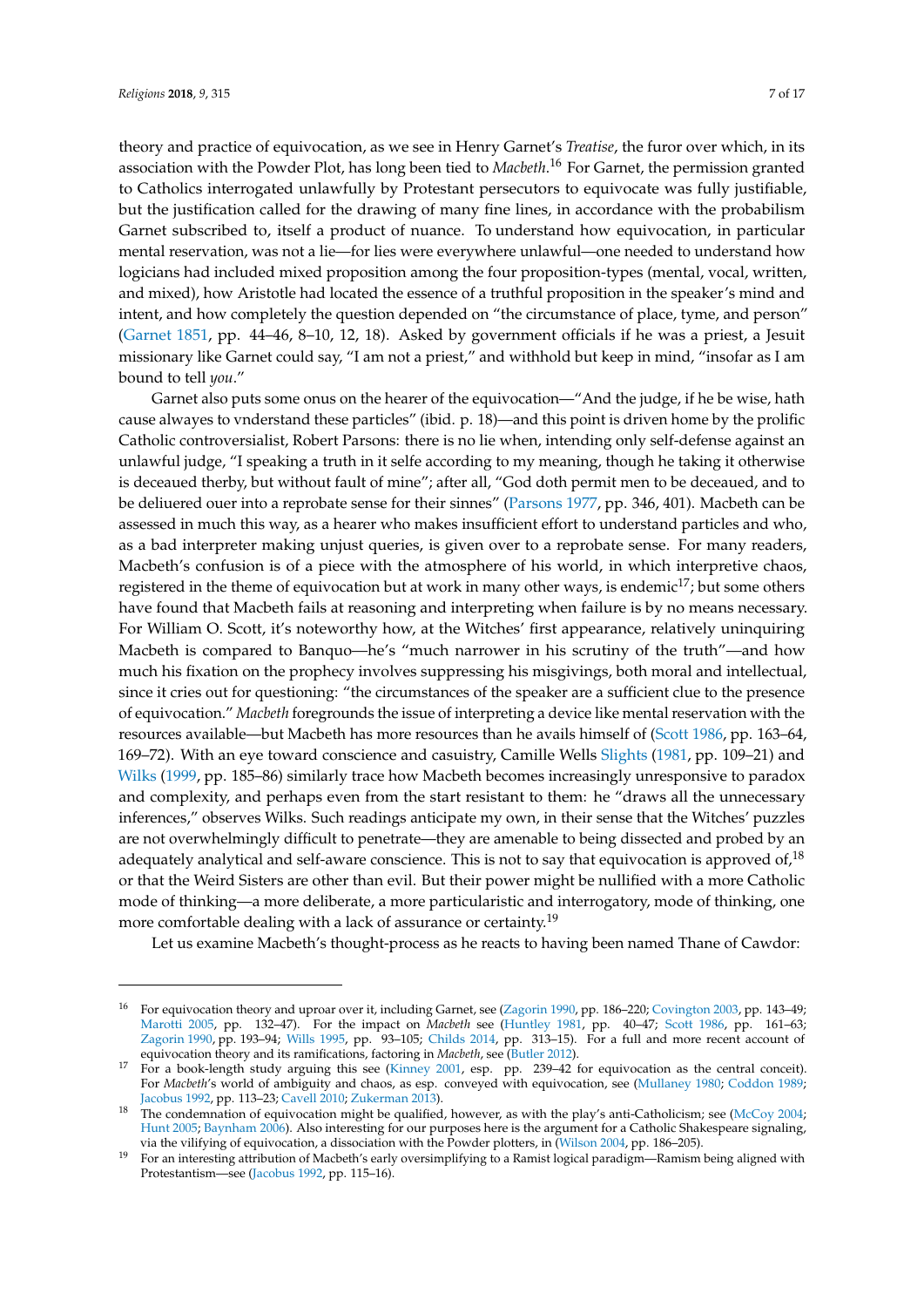Two truths are told, As happy prologues to the swelling act Of the imperial theme . . . . This supernatural soliciting Cannot be ill; cannot be good: — If ill, why hath it given me earnest of success, Commencing in a truth? I am Thane of Cawdor: If good, why do I yield to that suggestion Whose horrid image doth unfix my hair, And make my seated heart knock at my ribs, Against the use of nature? Present fears Are less than horrible imaginings. My thought, whose murther yet is but fantastical, Shakes so my single state of man, That function is smother'd in surmise, And nothing is, but what is not. (1.3.127–42)

Occupying the position of Thane of Cawdor has led thought to o'erleap itself in a squeezing out of all the great body of fluid middle matter in between this new reality of the thaneship and the prospect of regicide. Othello while still lucid is mindful of the dangers of such leaps, springing from mere unknowns: given the flux of human relations, baseless doubt itself is to be guarded against, and so doubly to be avoided are "exsufflicate and blown surmises" extrapolated merely from such doubt (3.3.182). Insecurity must not slip into suspicion, for suspicion is apt to seek relief by twisting the categorically uncertain into the certain, into inflated surmises. For Macbeth, this has happened already—the surmise, blown up by his own thought working on nothing but air (i.e., constituted of and inflated by what is not), is so exsufflicate that it suffocates, smothers, all other thought-avenues (i.e., nothing is but what is not).

But in the meantime, Macbeth's thought has gestured toward what these other avenues might and should be. The illness of the suggestion, as brought out in its visceral symptoms, is duly perceived, and this in the interrogative mood; not only are the good and the ill parceled out and their mutual exclusivity understood, with greater weight given, accurately enough, to the ill, but the thought is also directed in an exploratory vein, as though, despite his agitation, he is perceiving his perceptions and questioning them. Whatever his current, real-world fears now, for example, the idea of usurpation, metastasizing (swelling) in his fantasy and imagination, appears much more horrid, and the fact of this metastasizing even more so—there is *some* self-reflecting here. And yet, embedded in the perception/question is that it has been preempted, the suggestion already yielded to, utterly. This striking juxtaposition, between the interrogatory and the certain, between a line of questioning opening up and a hard-fast conclusion becoming cemented, with the latter undoing the former, creates a sense of Macbeth being hopeless when he ought not to be. That is, as the question-asking sparked by the new information—the thaneship of Cawdor—continues even as it gives way to horror at the already-decided, we are enabled to notice the gaps in the thought-stream, feel the contours of what has been leapt over.

There are at least two strands of this effect. First, we must wonder about the nature Macbeth references, and wonder too why he doesn't wonder more about it. He separates ill and good in the proper use of nature; but what about *his* nature might make him susceptible or inclined toward ill thought deleterious to that proper use? He asks, "why do I yield"—why not therefore ask, "why do *I* yield"? Second, we must wonder about his manner of separating the good and ill: the swelling act of the imperial theme *never* seems good, for it is never not equated with murder, and the Witches never mentioned murder. Only the vague idea of a future "King Macbeth" has been presented to him: the assigning of "good" to it and the attaching to it of the "ill" of murder both come from his own interpretive embroidering. His inquiry about good and ill proves him capable so to inquire, but also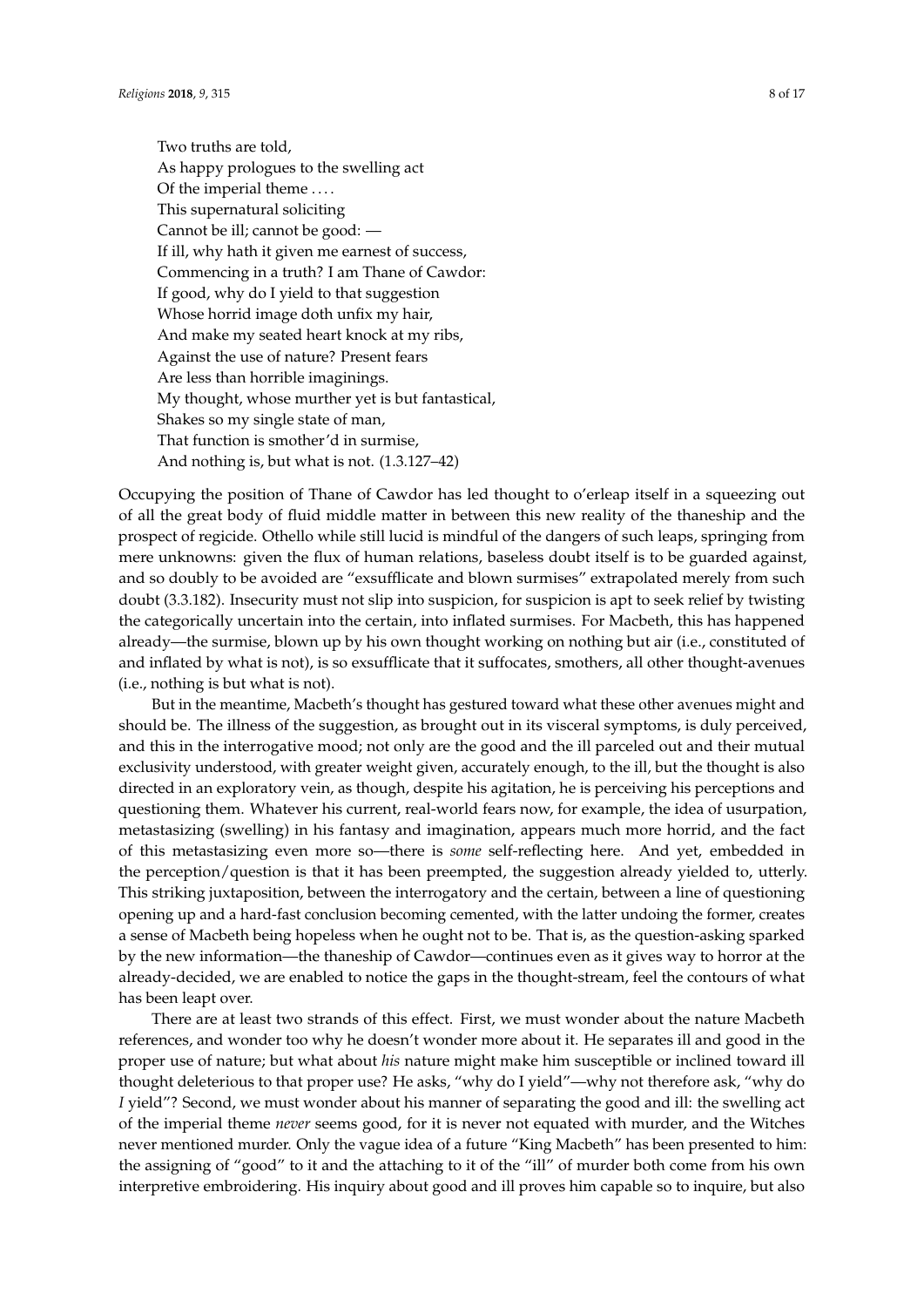dreadfully superficial in it, and for more profound inquiry, it would help him mightily to be able to frame the Witches' discourse as possible equivocation. He could then turn over what they may have withheld, by amphibology or mental reservation, and what he has mentally inserted in its place. Are not their few words cryptic? Can those few be unambiguously good? And, especially given Banquo's perpendicular future as an ancestor of kings, what are they not telling about the particulars enfolded into their bare "shalt"? Each strand, looking into his own nature and looking into equivocation, is made possible within a basically Catholic purview. In taking the Witches' prophecy as *not* prophecy but "supernatural soliciting," Macbeth has placed himself in a case very close to that of someone confronting a spirit and having to gauge its good or ill provenance and intent, as Noel Taillepied sets down: it is paramount "to consider whether the apparition says or suggests . . . anything in fine contrary to faith and morals." Such investigation may well get tricky, explains Taillepied, for the devil could dissemble ill intent, and even a good spirit, truly that of a benign departed soul, might complicate the matter by enjoining something dangerous or only good ambiguously. Taillepied thus treats ghost encounters as highly situational affairs, dependent on the specific person, and on the specific apparition's appearance and behavior. If there's "no actual suggestion" contrary to faith and reason, but something problematic about the solicitation, the best course would be careful questioning, ideally with the consultation of authority [\(Taillepied](#page-17-21) [1933,](#page-17-21) pp. 163–64). Unlike Hamlet's case, in which an honest ghost makes just such a problematic suggestion, $^{20}$  in Macbeth's an extremely strange and mysterious apparition makes no suggestion at all. But what the "imperfect speakers" (1.3.70) do say can hardly be simply forgotten, and surely warrants that study which Taillepied advises, and which the Protestantism of Shakespeare's time had obviated. From a Catholic standpoint, in a particular case of conscience circumstances matter, and ambiguities are worth teasing out.

Regarding the first strand, for instance, for Macbeth to look into his own nature would amount to engaging his own particularity, precisely whither Despaire invites Redcrosse to turn his thought in order to compound his desperation. Why does he yield to that suggestion? The play gives us just enough clues to suppose that he has already been suggesting kingship to himself and that his conscience, while striving against that suggestion, has not been able to do so very robustly. The suspicion that he had been thinking of seizing the crown for some time before the Witches' appearance has a long history in the criticism, with many deriving his horror from his suddenly being exposed to his inner desires, as they have now been expressed, and the trajectory of events—I am Thane of Cawdor—seems to be manifesting them.<sup>21</sup> But not often remarked on, in my reading, is that Macbeth might have and should have noticed this about himself. His single state of man, his proper psychophysiological function, is shaken because he recoils from the wrong of murder, but then, also because his conscience has not been able to obstruct the gluing of murder and kingship together. He fears his sinful thought but his thought far too swiftly flows in a sinful channel. And key to this too-swift flow is his tendency to dilute or even displace morality with practicality and practicability. Soon after this admission to himself that he has yielded to that suggestion, he makes an attempt to divert the stream of thought: "If Chance will have me King, why, Chance may crown me,/Without my stir" (1.3.144–45). In a way, this thought is a crucial opening up of possible alternatives for him, as he contemplates how regicide might not have to be, and such is indicative of some redemptive impulse to heed his reservations; and yet, the thought is still being smothered by the surmise, for it maintains the premise that he will and must be king, and further maintains the buckling of kingship to murder: accident might exempt him from having to act, but it is not in doubt what "stirring" would mean. It were a relief not to have to crown himself via murder—but that is assumed to be the track he is on,

<sup>20</sup> For commentary on Hamlet's Catholic-oriented and probing encounter with what appears to him as his father's purgatorial ghost, enjoining a uniquely just and memorializing revenge, see [\(Curran](#page-16-1) [2006,](#page-16-1) pp. 78–83).

<sup>&</sup>lt;sup>21</sup> Walker is an eloquent early example: "The experience was the shock of hearing spoken in his ear the very thoughts of kingship that were stirring within him" [\(Walker](#page-17-22) [1949,](#page-17-22) p. 44). For other prominent examples see [\(Ornstein](#page-17-23) [1960,](#page-17-23) p. 231; [Huntley](#page-16-24) [1981,](#page-16-24) pp. 43–44; [Wilks](#page-17-0) [1990,](#page-17-0) p. 130).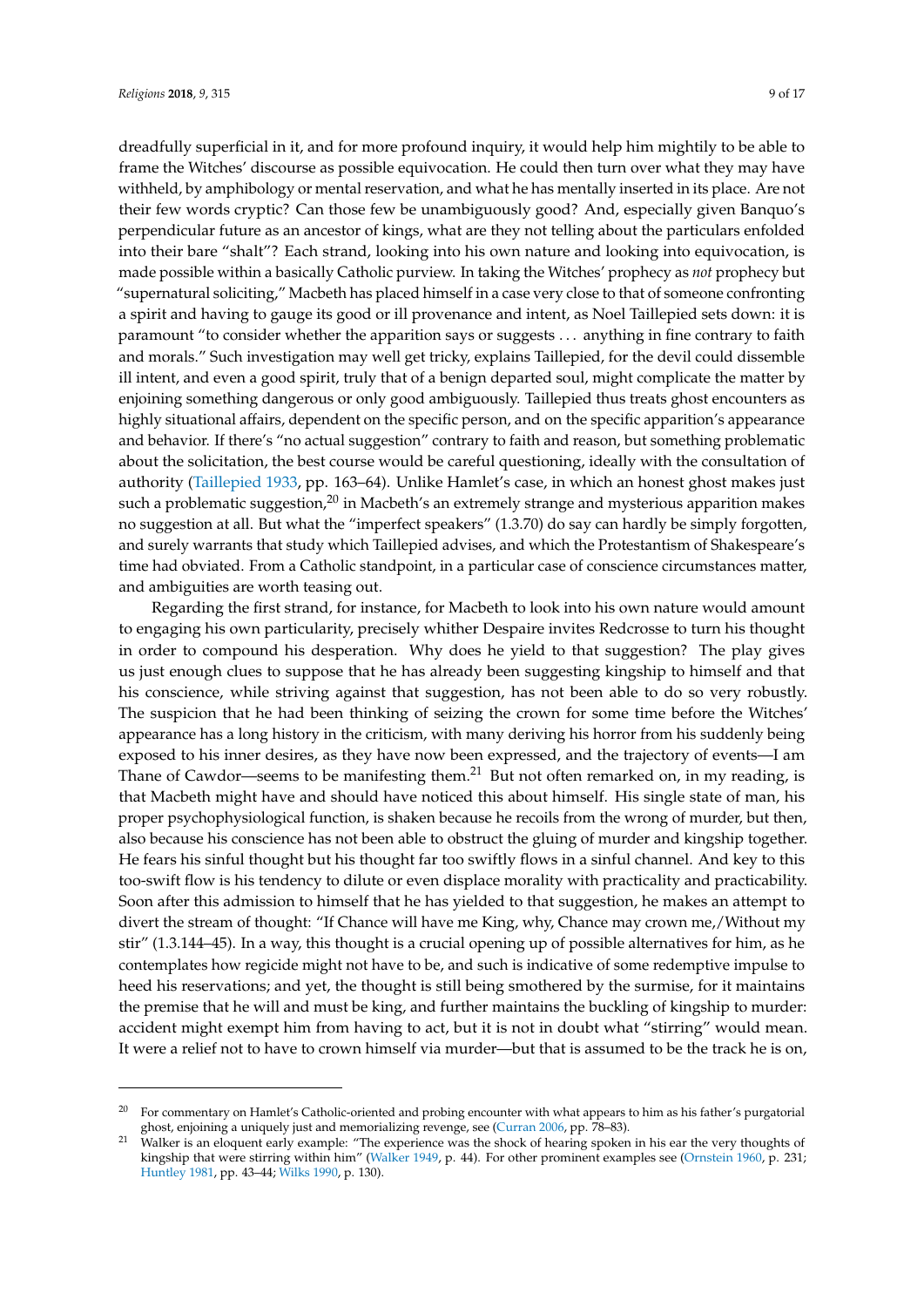and on it he will stay unless Chance intervenes and sets him at the end of it. No notion of getting off the track, or that there might be other tracks, or that there's something besides tracks, ever takes hold.

This inability to shake off the practical—his idea of the one determined temporal sequence and the mechanism by which it will fall out—or rather this centripetal force that always steers thought back to the practical, at the expense of the moral, is repeatedly shown to control his mind's "function." One word crackling with this centripetal energy is "success," as it appears in the speech (1.3.132). "Success" here is automatically troubled by referring to a "good" outcome, an imperial theme, thoroughly and undeniably integrated with ill means.<sup>22</sup> But further, "success" excludes a sense of judgment on that outcome, privileging the sheer sense of one-event-following-another, in succession. Being Thane of Cawdor is taken not merely as evidence for the Witches' credibility but as "earnest of success"—a sign that being king will *happen*, <sup>23</sup> a marker along a temporal progression. For, an "earnest," as per the OED, is, more than a sign of the future, an "instalment" of something "to be received in greater abundance."<sup>24</sup> Part of a line of events has been fulfilled, and thus we must look toward the line's remainder, as with someone awaiting the repayment of a loan after a partial payment has been tendered. And this is to contextualize everything he is responding to as purely a matter of what happens. "Success" connotes here nothing beyond the unfolding of time along a certain vector: his conscience alerts him to the ill entailed in that vector, absent the intervention of Chance, but it doesn't allow for any other contexts for thought-generation. The new thaneship is related to the possible kingship, then, solely on the level of events, on the same level as the "success" of winning a battle (1.3.90)—in his missive to his wife, Macbeth himself makes this connection, with the "earnest of success" seeming all the more resounding for arriving "in the day of success" (1.5.1). The riffing on "success" is consolidated in his "if it were done" speech, which is the closest his conscience comes to waylaying him, as thoughts of Duncan's mildness and generosity, and his own obligations, occur to him, only to be outflanked by how the murder will alienate the populace<sup>25</sup> (1.7.12–25). Here, Macbeth acknowledges himself as at a moral precipice, fully responsible for the action he takes in this extravagantly clear case of conscience ("in these cases,/We still have judgment here" (1.7.7–8)). But the case is never truly opened up, for his revulsion to regicide is at once subordinated to the scenario of his being able to be excused from committing it: how much better "if th' assassination/Could trammel up the consequence, and catch/With his surcease success" (2–4). Here again, he is yielding to the suggestion even as he feels the illness of it, and this largely because his mind centers on success, and thence, to compunction that only regards the succession after success, the consequence of the crime. The deed's illness yields to the deed's relation to the sequential, so much so that he personifies the deed capturing success and preventing contingencies attending it. Murder becomes an agent acting in time, setting off how little it's thought of as a question of timeless morality.

This same foregrounding of the practical and sequential, and marginalizing of the moral and non-sequential, recurs with other common but pointedly used terms, such as "way" and, as at the famous opening lines of this speech, "done"<sup>26</sup>: Malcom's elevation a new obstacle, "For in my way it lies," Macbeth envisions already-accomplished usurpation somehow eluding his own perception, "yet let that be, / Which the eye fears, when it is done, to see"  $(1.4.49-53)$ ; in the dagger speech, then, the prospective collapses into the relentlessly directed, the thought-dagger turning into the real one and leading him "the way that I was going" (2.1.42), until the tolling bell clinches the inaccessibility to him of another way, and confirms that "I go and it is done" (2.1.62)—this even despite the known fact that nothing's actually happened yet and a whole array of other possibilities substantively exists

<sup>&</sup>lt;sup>22</sup> Somewhat related is the discussion of [\(Hibbs and Hibbs](#page-16-7) [2001,](#page-16-7) pp. 281–83 on success, pp. 283–87 on practicality).<br><sup>23</sup> Somewhat related is the observation that Macheth consigns himself to passivity here: see (Blits 19

<sup>&</sup>lt;sup>23</sup> Somewhat related is the observation that Macbeth consigns himself to passivity here; see [\(Blits](#page-15-10) [1996,](#page-15-10) pp. 30–31).

<sup>24</sup> For this sense OED cites *Cymbeline* 1.5.65–66: "It is an earnest of a farther good/That I mean to thee."

<sup>25</sup> For an interesting argument that conscience in *Macbeth* is generally a matter of concern for others' opinion, see [\(Tilmouth](#page-17-24) [2009,](#page-17-24) pp. 510–14).

<sup>&</sup>lt;sup>26</sup> See [\(Slights](#page-17-16) [1981,](#page-17-16) p. 116). Also, we should note how Macbeth eventually refers back to this thought-pattern with "The way to dusty death" (5.5.23).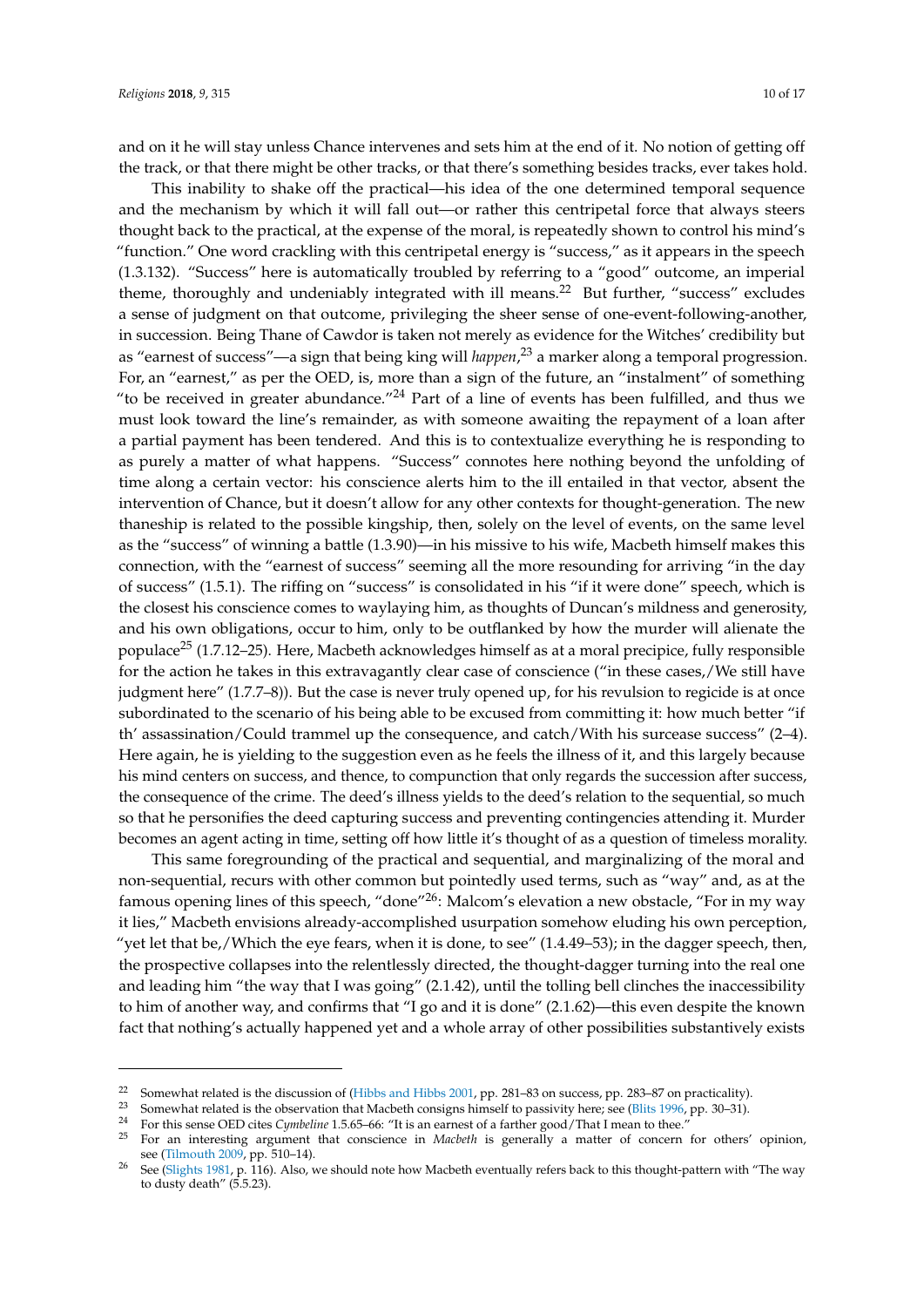("he lives"). In each contemplation, terror at an idea of crime morphs into terror at the *way*, the path he's on, along which he moves leap by leap with each action done and finished, the real-world deed and its consequences felt, before they occur, the coldness of Lady Macbeth's comfort—"what's done is done" (3.2.12)—felt before any doing. This is to deprive himself of agency, for it is effectively to preclude decision-making power in the interim, but more important for us here is that it reveals the flatness and thinness of his moral thought.

It's important, this thought-pattern of practicality and sequentiality overbalancing morality, in that it is an intrinsic part of his inner-life history, one he'd do well making an effort to understand—for his wife understands and exploits it with the utmost perspicacity. That attack which targets his masculinity in 1.7 berates him not merely for cowardice but for cowardice in having no stay against regicide *except* cowardice, in "Letting 'I dare not' wait upon 'I would,'/Like the poor cat i'th'adage" (1.7.44-45).<sup>27</sup> In considering how he has no "spur" but "Vaulting ambition" (1.7.25–27), he has just been thinking how he has insufficient good to motivate him, and this goes along, we see, with an insufficiency of scruple to dissuade him from egregious ill. The disgust at the ambition is weak. And yet, it seems to be gaining momentum when Lady Macbeth's entrance interrupts it. The ambition overleaps itself "And falls on th'other—" . . . *what*? Where might this thought-thread about the emptiness of ambition take him as he begins to look within, to his own drives? Lady Macbeth pounces on him before any such thought can germinate. Since the regicide's ill is mentally purchasable only in the realm of essential ideas, where his thought does not easily go, his wife shoves the discussion back into the realm of the practical and practicable and successive. She boxes his thought into a kind of infernal practical syllogism: since your desires are unfettered by principle, the only variable is opportunity; opportunity is here; ergo. And so she wins his feeble, practicality-mired, last-ditch question, "If we should fail?" (1.7.59), which she easily resolves. The difference between no conscience and an attenuated one is well recognized by Lady Macbeth, and she makes sure it is never recognized by her husband.

For, her receipt of his letter captures how his attenuated conscience has long been his mind's mode of operating. Despaire would have Redcrosse face his personal sinfulness and imagine that it renders him peculiarly odious to God, but the self-destruction Lady Macbeth draws Macbeth into requires keeping him from awareness of his particular inadequacy. Her soliloquy characterizes a man a deal more complicated than the cat in the adage:

Yet I do fear thy nature:

It is too full o'th' milk of human kindness, To catch the nearest way. Thou wouldst be great; Art not without ambition, but without The illness should attend it: what thou wouldst highly, That wouldst thou holily; wouldst not play false, And yet wouldst wrongly win; thou'dst have, great Glamis, That which cries, "Thus must thou do," if thou have it; And that which rather thou dost fear to do, Than wishest should be undone. (1.5.16–25)

Her Macbeth is a study in a shallow conscience, but one still existing within normal human moral parameters (the "milk of human kindness"<sup>28</sup>). It has not been nearly strong enough to quell sinfully ambitious thought of a categorically violent stamp. As borne out in his notion of Chance perhaps crowning him without his stir, she divines that his dislike of the "way" to kingship and of what can't go "undone" to get there is much less intense than it ought to be, and that it comes with grievously

<sup>27</sup> See Muir's note here [\(Shakespeare](#page-17-2) [1962\)](#page-17-2), citing a work by Heywood: "The cate would eate fyshe, and would not wet her feete.

<sup>&</sup>lt;sup>28</sup> For this I follow [\(Wilks](#page-17-0) [1990,](#page-17-0) p. 21). Muir's note [\(Shakespeare](#page-17-2) [1962\)](#page-17-2) presents the case for this reading and does not discount it, but seemingly prefers others.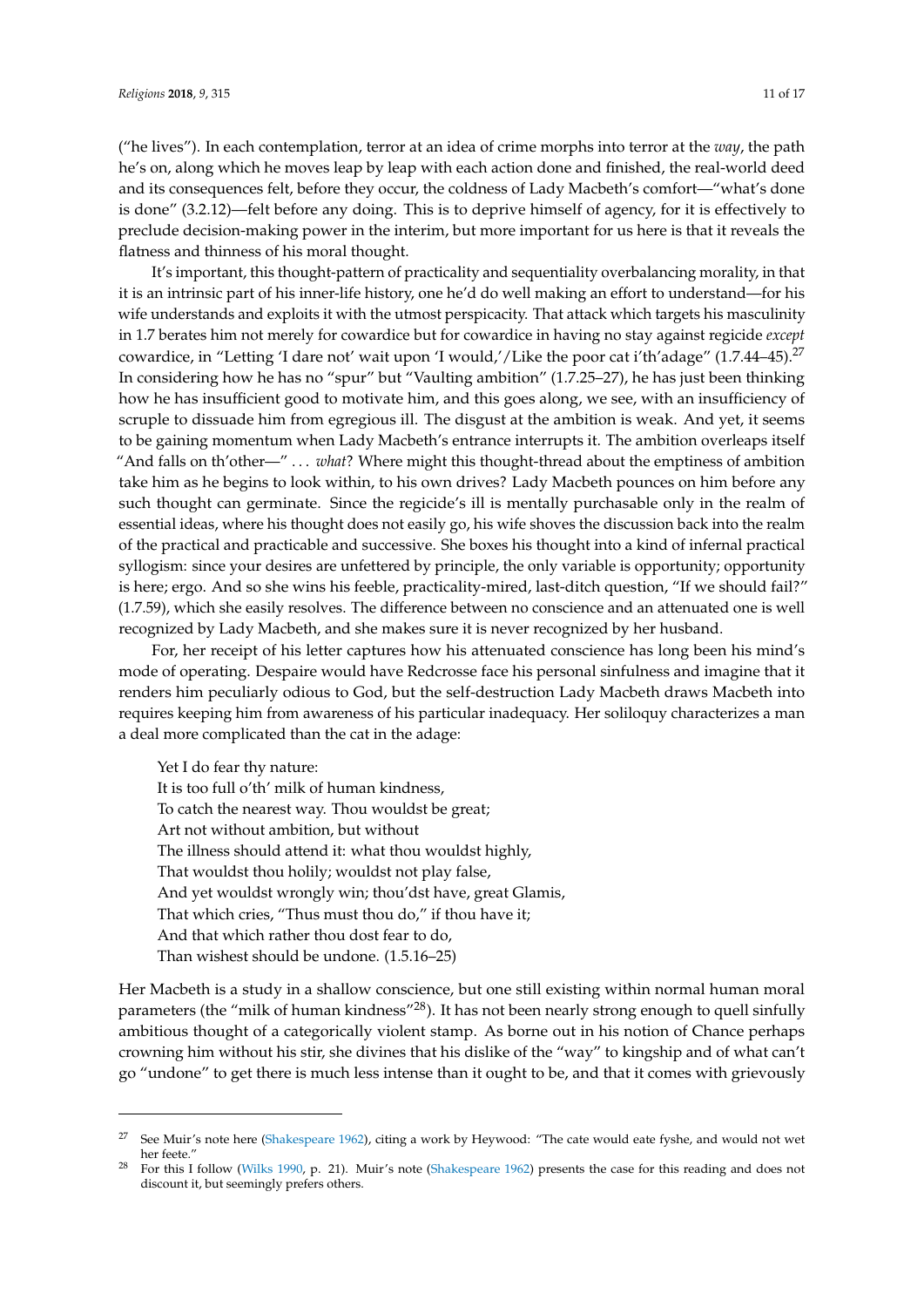small antipathy to that outcome itself. She correctly sees his vision as functioning horizontally, toward practical success, and not vertically enough, toward the morally abstract. And yet, as she says, though his rejection of "illness" is inadequate, he has a baseline concept of good versus ill, which we have likewise heard from him. That the suggestion is wholly ill eludes him, but that what is ill cannot be good, ill and good being opposites, does not. And it's just this inkling of moral reasoning that she must drown out in him, replacing what is lame compunction at a murderous "way" with what is nothing more than a predatory cat's hydrophobia. Lady Macbeth's speech proves the value of fine distinctions, both conceptual distinctions, and distinctions about kinds and degrees of culpability within oneself. Her insights into him, though tortuous and knotty—"art not without ambition"—are knots worth untying, for they hold power to aid him. She invokes infernal aid to help her keep them from him.

Regarding the second strand, the amphibology and mental reservation Macbeth falls prey to are insidious, but not insurmountably so. Such is the significance, I think, of the Porter interlude referencing equivocation as a topical issue (2.3). The Porter unequivocally aligns equivocation with evil, useful for the committing of treason, but incapable of fooling heaven's judgment. And yet, while he locates hell within the murder-stained castle, he locates the equivocation outside, with the knocking that turns out to be that of Macduff: the relationship between equivocation and hell is jumbled here. The extra-topical symbolism of this could work in any number of ways, of course; equivocation is both the hellish inside, pertaining to Macbeth's duplicity, and the unknown outside, pertaining to how the Witches' "imperfect" statements have gained admittance into his mind, when his psychic defenses might have shut the door to them. Then again, such interpretive moves merely reinscribe our need to fill in the gaps ourselves, super-imposing logic and leaving out inconvenient snags like the presence of Macduff. This is indeed epistemologically scary. But it grows less so if we back off from strictly logical and literalist frameworks. That the Porter's treasonous equivocator "could not equivocate to heaven" (2.3.11–12) makes him all the more menacing, for then the civil, human authority has been powerless against his obfuscations; and yet, at that heart of Catholic casuistry's sanction of equivocation was this idea that God cannot be fooled by it. Since God judges intent, a well-intended thought, vocally expressed or not, clarified or not, could not be sinful.<sup>29</sup> Just while we're reminded of equivocation's conduciveness to ill, then, we are also reminded of the principle justifying it *in particular cases*. Into the Porter's overall association of equivocation with the diabolic creeps a sense that its illness depends on the use of it, and perhaps that its dangers depend largely on its audience's gullibility—for, the equivocator swearing in both scales against either scale doesn't seem to have gotten away with it at all, and indeed, the topical valence, pointing to the apprehended Garnet, adds to the hint of equivocation's toothlessness. Though the diabolism isn't dissipated, it does increasingly come accommodated with other, less threatening ways to conceptualize equivocation, as with the Porter's lecture on drink (2.3.25–37). Drink is an "equivocator with lechery," working to humiliate the unwary via amphibology and mental reservation: it's a signifier with a double-meaning for the libido, both enhancing and diminishing it; and its consumption issues a proposition with a missing premise, wherein it "persuades" the drinker of his potency but then cues him to suggest to himself that more drink will make him more potent, and, "giving him the lie, leaves him." The pun on "lie" conveys how the withheld premise—while some alcohol has invigorated more will incapacitate you—has tricked the now passed-out, prostrate would-be amorous drinker into generating the lie himself as to alcohol's effects. There is a sinister shade here, Lady Macbeth having given drink a demonic aspect  $(2.2.1)$ ,  $30$ but too, there is also a comic shade of quite avoidable stupidity.

Amphibology becomes more evident later in the play, the Witches deploying it, through the spirits they've conjured, with Macbeth's conscience a non-issue, he knowing himself steeped in blood and

<sup>29</sup> See esp. [\(Navarrus](#page-17-25) [1584,](#page-17-25) pp. 3–4); but also [\(Garnet](#page-16-21) [1851,](#page-16-21) pp. 16–17, 75; [Parsons](#page-17-14) [1977,](#page-17-14) pp. 344–47).

<sup>30</sup> That the diabolic aspect of drink cannot be ignored is also clear from *Othello* 2.3.281–83.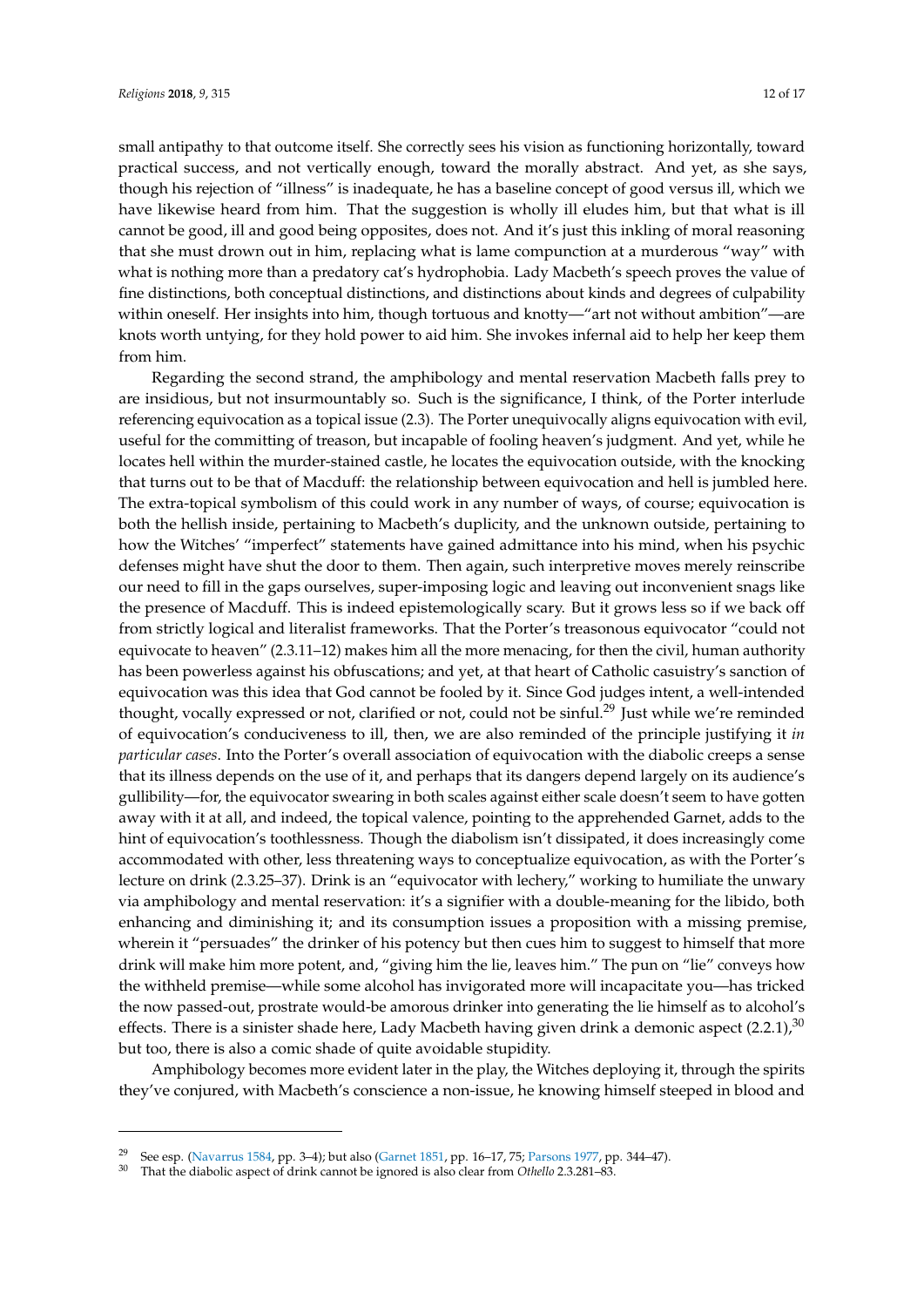unable to turn back as he resolves to confer with them again (3.4.131–37). Still, 4.1 dramatizes the difference being a smarter, more inquiring interpreter might have made. His literalist, one-dimensional reading of "none of woman born" (4.1.80) and "until/Birnam Wood to high Dunsinane hill/Shall come" (4.1.92–94) echoes the plight of the Porter's impotent drunkard in his being misled by a mixed signal, but one that might have been pegged as such. For the drunkard, drink portends nothing else but amorousness, and so for Macbeth here: each phrase is plain and can mean only one thing, impossibility of defeat ("That will never be" (4.1.94)). Drink facilitates this interpretive tunnel-vision, and so do the apparitions, each advising him to be proud, bold, and secure—the perceiver is nudged toward a single reading and simultaneously toward the existence of only a single reading. In neither case, however, does the mixed-ness of the signal seem imperceptible, and with each, in fact, willful ignorance seems at play. Alcohol's double effects are well understood by the Porter, who's indulged anyway and makes fun of himself for having fallen into a wrestling match with booze (2.3.38–42), and Macbeth in order to ratify his invincibility has to block out the implications of both the warning about Macduff and the line of kings issuing from Banquo. Such silly difficulty handling handle-able doubtful speech is exactly the charge Parsons lays at the door of Protestants like his sparring partner Thomas Morton: "HOMONYMIA" being an officially designated species of "ambiguity of speach"—a device repeatedly used by Jesus himself—for Morton to deem it hateful is ridiculously to prohibit "all Rhetoricall tropes, and figures," an exercise in "childish vanity"; Morton's childish interpretive obtuseness—"very fond, simple, and vntrue"—resembles that of Christ's befuddled hearers, frustrated in solely "vnderstanding the one sense" of his sayings [\(Parsons](#page-17-14) [1977,](#page-17-14) pp. 315–19). Macbeth cannot imagine how Birnam Wood would show up at Dunsinane, but with some small imagination he could guess there's multivalency afoot; that it takes report of moving trees to make him "begin/To doubt th' equivocation of the fiend" (5.5.42–43) is grimly absurd, for he has ample cause to doubt here in 4.1. Equivocation seems fiendish, but it also seems able to be short-circuited with doubt and questioning—its power comes from its hearer's certainty in the affixing of a single meaning.

Amphibology is of some relevance to the original case of conscience, though, when he yet has the possibility to be saved. The Witches clarify their meaning in proclaiming Banquo "greater" and "much happier" than Macbeth—begetting kings versus reigning (1.3.65–67)—but each term remains packed with double-senses. Whereas in Holinshed the Witches spell out that King Macbeth is bound for "an vnluckie end," and that Banquo's royal line will stretch deeply and gloriously into history, "by long order of continuall descent,"<sup>31</sup> *Macbeth*'s Weird Sisters offer only comparative greatness and happiness. The comparative hides though it does not erase the sense of Macbeth's abject polar opposition to Banquo: Banquo will be greater than Macbeth, in that Macbeth will be loathed by all posterity, and much happier, in that Macbeth will be wretchedly miserable and soon die in that condition. To gain access to this hidden sense, we need to be able to play with meanings of "great" and "happy"—and implied here is that in his inability so to do, Macbeth is rather dull. For, how alternative meanings of the Witches' "greater" and "happier" foreshadow his downfall is not obvious—but *that* they are speaking in paradoxes is all too obvious (lesser and greater, not so happy yet much happier). His reading of the prophecy is relegated to "vnderstanding the one sense," in this case to ideas of relative elevatedness of position and preeminence of title<sup>32</sup>; the speakers are "imperfect," to him, mostly for not explaining clearly why they call him Cawdor when the current occupant of that thaneship, as far as Macbeth knows, still "lives/A prosperous gentlemen" (1.3.72–73). What more they might mean by quibbling on such already loaded terms as "great" and "happy" goes unentertained.

What surely ought to be entertained, moreover, is that the speakers have indeed been imperfect; just as with the topical storm over equivocation, here with the Witches' initial prophecy mental reservation is the main form of equivocation providing the stumbling block for the interpreter.

<sup>&</sup>lt;sup>31</sup> See Muir's Appendix A [\(Shakespeare](#page-17-2) [1962,](#page-17-2) p. 178).<br> $32$  Mashath's latter to Lasty Mashath above this same

Macbeth's letter to Lady Macbeth shows this same limited understanding of "greatness" as pertaining only to station (1.5.12–13); a similarly limited understanding of "happy" resounds in his "happy prologues" (1.3.128).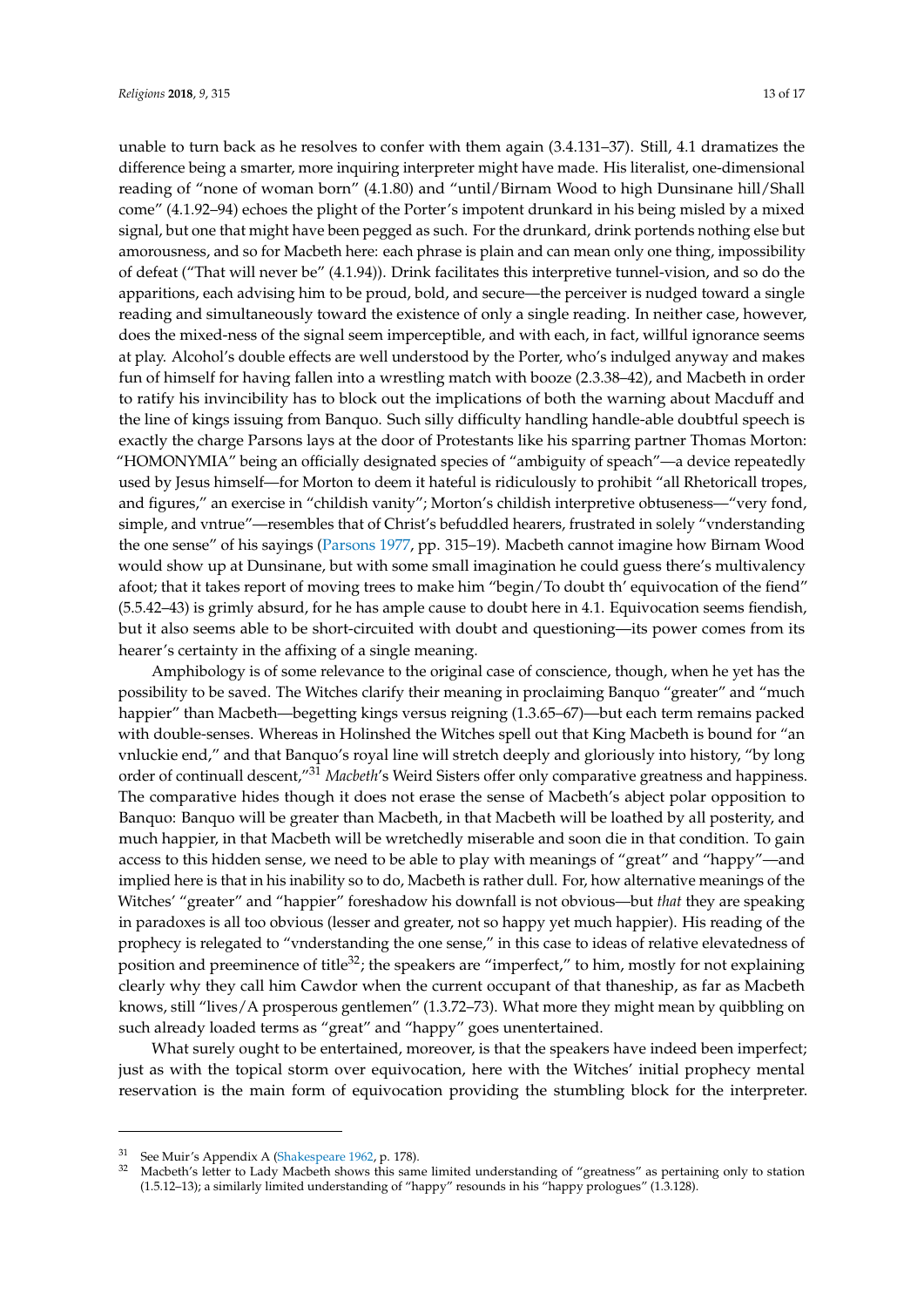The Witches hail Macbeth "that shalt be King hereafter" (1.3.50); they do not say he shall be king hereafter *because* of how he will take this very prediction as a supernatural soliciting, that suggestion which he feels is so certain it must be bloodily forced to materialize. They say "shalt," but they do not say "you shall" as a result of being transfixed—"rapt" (1.3.57, 1.3.143)—with this their "shalt," for that is what induces him to confuse the present with the future, and see only one possible future, to see nothing but what is not. This is not to assert that the play's mystification of agency can be solved, for indeed it cannot.<sup>33</sup> I am asserting, however, that there's one thing Macbeth *can* be blamed for here: he's guilty of bad interpreting, of negligence *and* abuse in the apprehension of the equivocal, in insisting an incompletely expressed proposition is utterly complete. He reacts to the utterance as "imperfect" but then assumes its absolute perfection and its cancellation of all other possibilities. The news that he *is* Thane of Cawdor when it ought to illuminate the proposition's imperfection—prove there's much left out of it—merely locks the assumption immovably into place. Ironically, and damningly, the missing premise *is* this very insisting and assuming: what's left out is that the "shalt" shall be a "shalt" as a product of Macbeth's own absolutist and literalist and unimaginative, even anti-imaginative interpretation.

The Witches cannot be thought parallel to the persecuted Catholic justifiably practicing equivocation, but Macbeth, with this interpretive negligence and abuse, has much in common with the Protestant investigator deemed, by Catholics, blamably closed-minded about words and meanings. Morton, for example, argued *all* mental reservation to be plain lying, no matter how Catholics tried to defend it with circuitous "Sophistrie," and to deny that it met the two qualifiers of lying, speech contradicting knowledge and an intent to deceive; for Morton, to concede any such utterance lawful were to doubt the consistency of God himself, and to deprive humanity of the capacity to repulse the suggestions of Satan [\(Morton](#page-16-33) [1606,](#page-16-33) pp. 53–63). But for Catholics, such an all-encompassing stance, in addition to violating the rule of charity, both defied philosophical precision and unreasonably posited responsibility to an unjust interrogator. On mental reservation both Garnet and Parsons were influenced by Martin of Azpilcueta, $34$  whose carefully documented, scholarly treatise, drawing fine, subtle distinctions backed by authority, established that the hearer's understanding was immaterial; if, with good cause, the speaker spoke, or was silent, according to her or his own intent, then the interrogator's intent, and comprehension, did not need to be accounted for [\(Navarrus](#page-17-25) [1584,](#page-17-25) pp. 15, 23). Accordingly, Garnet holds that "it skylleth not, whether those which I speake to vnderstand it amisse or no, as long as vniustlye and rashely and wickedlye I am asked by them" [\(Garnet](#page-16-21) [1851,](#page-16-21) pp. 16–17). Parsons is incisive on both points. He schools Morton on the nature of equivocation according to Aristotle, and later logicians such as Occam, affirming that a grasp of mental reservation requires a more than elementary conversance with logic—"it serueth to discerne captious and sophisticall sillogismes, from demonstratiue and dialecticall"—and claims support from the long Church tradition of painstaking interpretation of the many obscure passages of scripture: as modeled by the Fathers, interpretation is arduous, demanding "labour by examination of the circumstances," and "labour . . . to find out the secret meaning, and reserued sense." Furthermore, as the truth of a proposition depends not on whether "the hearer vnderstand it or no," if that hearer is with no proper jurisdiction pressing for answers, still less is the speaker bound to his comprehension: "if the Iudge be not lawful or competent," the speaker "hath no necessary reference to him at all, nor to his demaundes, questions, or speach, but that he may frame to him selfe any proposition that is true in it selfe, and in his owne sense & meaning," though the hearer "be therby deceaued" [\(Parsons](#page-17-14) [1977,](#page-17-14) pp. 324–26, 312–14, 376, 388–89, 329, 342). Such arguments need not have persuaded Shakespeare to embrace equivocation to impress him with a sense that the principles governing

 $33$  On the many sides of this mystification Hunter remains the authority; see [\(Hunter](#page-16-0) [1976,](#page-16-0) pp. 167–69).<br> $34$  For the controvery over montal receivation esp as influenced by Navarrus see (Huntley 1981, pp. 41).

<sup>34</sup> For the controversy over mental reservation, esp. as influenced by Navarrus, see [\(Huntley](#page-16-24) [1981,](#page-16-24) pp. 41–42; [Zagorin](#page-17-12) [1990,](#page-17-12) pp. 163–81; [Gallagher](#page-16-20) [1991,](#page-16-20) pp. 63–75).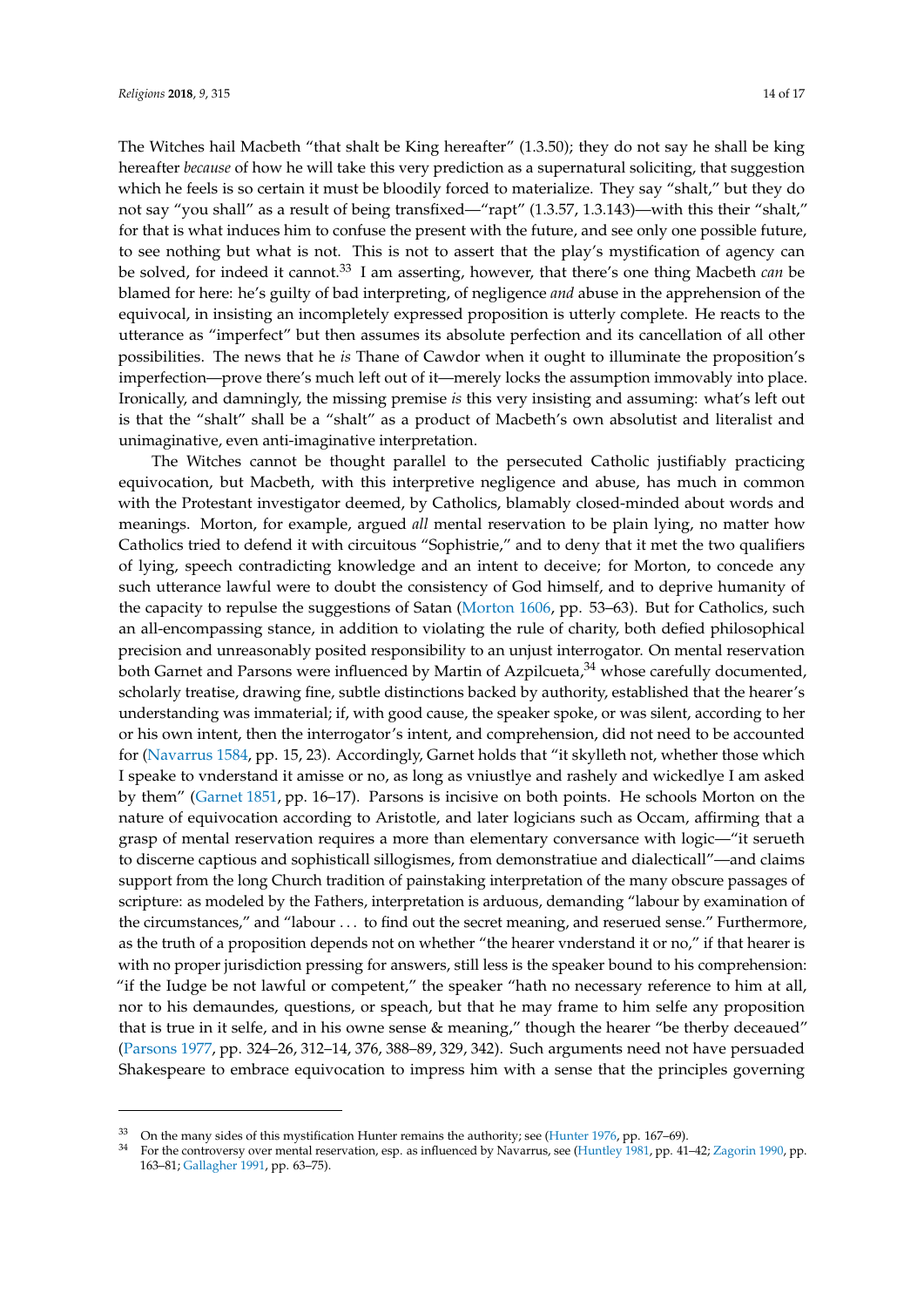truthful expression are intricate, that circumstances—who's demanding the truth and why—inflect them, and that outright disregard for them is imprudent and self-deluding as well as illogical.

Macbeth's being deceived by mental reservation is in this light of little exoneration for him; his bad interpreting is much his own fault, for he is both slack in his logic and hyper-logical, the moral reasoning of his conscience invalid for skipping steps and for brutal tautology. In order to read a mixed proposition, one withholding a premise, as a fully expressed one, he has translated it bluntly into a simple demonstrative syllogism admitting no qualification or inflection (if I am Thane of Cawdor, I shall be king hereafter; "I am Thane of Cawdor"; ergo). Just as Morton would turn the mixed proposition "I am not a priest" into a bare lie, eschewing all the refinements of Scholastic logic, for Macbeth, "commencing in a truth" leads straight to *the* truth and nothing but. At the same time, his thought glosses over how its ironclad conclusion is based on its own working; for, how can the Witches be absolutely correct about the future when it takes Macbeth's own "stir" to bring that future about? The circularity that ought to disprove merely reinforces the conclusion. However, that conclusion is indeed ironclad; a mere surmise, it nevertheless smothers everything else. Not only is there no labor on or examination of secret meaning; there is a kind of ideational tyranny, the mind elevating its own fallacious creation to the highest height of truth—all the more so in that the creation is predicated on murder. For Catholics, Protestants conducted their persecutory investigations in much this spirit, unthinkingly asking their unjust questions and convincing themselves of their simplistic, cruel conclusions, heedless that, as heretics, their self-made premises made the process unsound to begin with. As such, they were justly fooled, or, more precisely, justly allowed to fool themselves.

Again, this is not to say that Shakespeare admired equivocation or was a crypto-papist, and still less to imply that he wished the Powder Plot a success. It is to say that he preferred the complex, the particular, and the open to the oversimplified, the generalizing, and the closed, and he found the state religion of his time too bent toward the latter. In these cases of conscience, indeed, we still have judgment here; Shakespeare has his Macbeth grossly fail to harness the potential of that judgment. Coordinately, with Macbeth the playwright presents us with a case of the perils of too-easy certainty.

**Funding:** This research received no external funding.

**Conflicts of Interest:** The author declares no conflict of interest.

#### **References**

- <span id="page-15-9"></span>Baynham, Matthew. 2006. "Twice done and then done double": Equivocation and the Catholic Recusant Hostess in *Macbeth*. In *The Accession of James I: Historical and Cultural Consequences*. Edited by Glenn Burgess, Roland Wymer and Jason Lawrence. Basingstoke: Palgrave Macmillan, pp. 101–12.
- <span id="page-15-3"></span>Beauregard, David N. 1995. *Virtue's Own Feature: Shakespeare and the Virtue Ethics Tradition*. Newark: University of Delaware Press.
- <span id="page-15-4"></span>Beauregard, David N. 2008. *Catholic Theology in Shakespeare's Plays*. Newark: University of Delaware Press.
- <span id="page-15-7"></span>Bellarmine, Robert. 1858. *Disputationum Roberti Bellarmini de Controversiis Christianae Fidei Opera Omnia*. Naples: Joseph Giuliano, vol. 4.
- <span id="page-15-10"></span>Blits, Jan H. 1996. *The Insufficiency of Virtue: Macbeth and the Natural Order*. Lanham: Rowman & Littlefield.
- <span id="page-15-1"></span>Bloom, Harold. 2010. Introduction. In *William Shakespeare's Macbeth: New Edition*. Edited by Harold Bloom. New York: Bloom's Literary Criticism, pp. 1–6.
- <span id="page-15-0"></span>Bradley, A. C. 1926. *Shakespearean Tragedy*. London: Macmillan.
- <span id="page-15-5"></span>Bristow, Richard. 1970. *A Reply to Fulke, 1589*. English Recusant Literature #34. Menston: Scolar Press.
- <span id="page-15-8"></span>Butler, T. J. J. 2012. Equivocation, Cognition, and Political Authority in Early Modern England. *Texas Studies in Literature and Language* 54: 132–54. [\[CrossRef\]](http://dx.doi.org/10.7560/TSLL54106)
- <span id="page-15-2"></span>Calderwood, James. 2010. "*Macbeth*: Counter-*Hamlet*.". In *William Shakespeare's Macbeth: New Edition*. Edited by Harold Bloom. New York: Bloom's Literary Criticism, pp. 7–31. First published 1986.
- <span id="page-15-6"></span>Canisius, Peter. 1971. *A Summe of Christian Doctrine (1592–1596)*. English Recusant Literature #35. Menston: Scolar Press.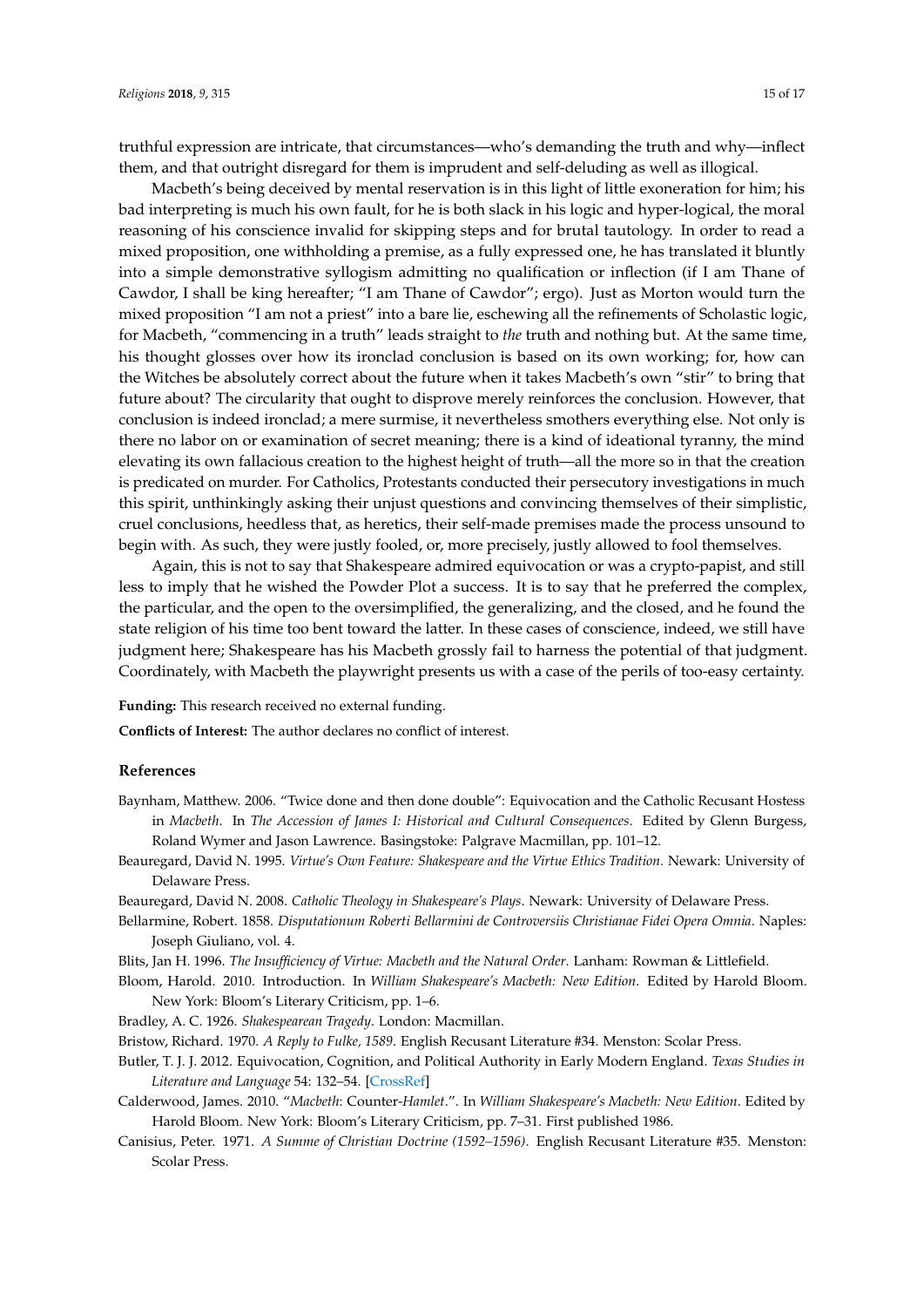- <span id="page-16-8"></span>Cauchi, Francesca. 2015. "Compunctious Visitings": Conscience as Unequivocal Witness in *Macbeth*. *Philological Quarterly* 94: 335–51.
- <span id="page-16-30"></span>Cavell, Stanley. 2010. Macbeth Appalled. In *William Shakespeare's Macbeth: New Edition*. Edited by Harold Bloom. New York: Bloom's Literary Criticism, pp. 61–72. First published 1992.

<span id="page-16-25"></span>Childs, Jessie. 2014. *God's Traitors: Terror and Faith in Elizabethan England*. London: Bodley Head.

<span id="page-16-28"></span>Coddon, Karin S. 1989. "Unreal Mockery": Unreason and the Problem of Spectacle in *Macbeth*. *ELH* 56: 485–501. [\[CrossRef\]](http://dx.doi.org/10.2307/2873194)

- <span id="page-16-22"></span>Covington, Sarah. 2003. *The Trial of Martyrdom: Persecution and Resistance in Sixteenth-Century England*. Notre Dame: University of Notre Dame Press.
- <span id="page-16-1"></span>Curran, John E., Jr. 2006. *Hamlet, Protestantism, and the Mourning of Contingency: Not to Be*. Aldershot: Ashgate.

<span id="page-16-2"></span>Curran, John E., Jr. 2014. *Character and the Individual Personality in English Renaissance Drama: Tragedy, History, Tragicomedy*. Newark: University of Delaware Press & Rowman & Littlefield.

- <span id="page-16-5"></span>Dixon, Leif. 2014. *Practical Predestinarians in England c.1590–1640*. Farnham: Ashgate.
- <span id="page-16-16"></span>Escobedo, Andrew. 2017. *Volition's Face: Personification and the Will in Renaissance Literature*. Notre Dame: University of Notre Dame Press.
- <span id="page-16-20"></span>Gallagher, Lowell. 1991. *Medusa's Gaze: Casuistry and Conscience in the English Renaissance*. Stanford: Stanford University Press.
- <span id="page-16-21"></span>Garnet, Henry. 1851. *A Treatise of Equivocation*. Edited by David Jardine. London: Longman, Brown, Green, and Longmans.
- <span id="page-16-10"></span>George, Charles H., and Katharine George. 1961. *The Protestant Mind of the English Reformation*. Princeton: Princeton University Press.

<span id="page-16-9"></span><span id="page-16-6"></span>Gleckman, Jason. 2013. Macbeth and Protestant Predestination. *Reformation* 18: 48–63. [\[CrossRef\]](http://dx.doi.org/10.1179/1357417513Z.0000000006)

- Herndl, George C. 1970. *The High Design: English Renaissance Tragedy and the Natural Law*. Lexington: University Press of Kentucky.
- <span id="page-16-7"></span>Hibbs, Stacey, and Thomas Hibbs. 2001. Virtue, Natural Law, and Supernatural Solicitation: A Thomistic Reading of Shakespeare's *Macbeth*. *Religion and the Arts* 5: 273–96. [\[CrossRef\]](http://dx.doi.org/10.1163/15685290152813662)
- <span id="page-16-18"></span>Hill, Thomas. 1972. *A Quartron of Reasons of Catholike Religion*. English Recusant Literature #98. Menston: Scolar Press.
- <span id="page-16-32"></span><span id="page-16-0"></span>Hunt, Maurice. 2005. Reformation and Counter-Reformation: *Macbeth*. *English Studies* 86: 379–98. [\[CrossRef\]](http://dx.doi.org/10.1080/00138380500164026)

<span id="page-16-24"></span>Hunter, Robert. 1976. *Shakespeare and the Mystery of God's Judgments*. Athens: University of Georgia Press.

- Huntley, Frank Livingstone. 1981. *Macbeth* and the Jesuit Priest. In *Essays in Persuasion: On Seventeenth-Century Literature*. Chicago: University of Chicago Press, pp. 40–47.
- <span id="page-16-29"></span>Jacobus, Lee A. 1992. *Shakespeare and the Dialectic of Certainty*. New York: St. Martin's.
- <span id="page-16-19"></span>Jonsen, Albert R., and Stephen Toulmin. 1988. *The Abuse of Casuistry: A History of Moral Reasoning*. Berkeley: University of California Press.

<span id="page-16-4"></span>Kaufman, Peter Iver. 1996. *Prayer, Despair, and Drama*. Urbana: University of Illinois Press.

- <span id="page-16-3"></span>Kaufman, Peter Iver. 2013. *Religion Around Shakespeare*. University Park: Penn State University Press.
- <span id="page-16-14"></span>Keenan, James P. 2004. Was William Perkins's *Whole Treatise of Cases of Conscience* Casuistry? Hermeneutics and British Practical Divinity. In *Contexts of Conscience in Europe 1500–700*. Edited by Harald E. Braunt and Edward Vallance. Basingstoke: Palgrave, pp. 17–31.
- <span id="page-16-26"></span><span id="page-16-11"></span>Kendall, R. T. 1979. *Calvin and English Calvinism to 1649*. Oxford: Oxford University Press.
- <span id="page-16-13"></span>Kinney. 2001. *Lies Like Truth; Shakespeare, Macbeth, and the Cultural Moment*. Detroit: Wayne State University Press. Klinck, Dennis R. 2010. *Conscience, Equity, and the Court of Chancery in Early Modern England*. Farnham: Ashgate.
- <span id="page-16-23"></span>Marotti, Arthur F. 2005. *Religious Ideology and Cultural Fantasy: Catholic and Anti-Catholic Discourses in Early Modern England*. Notre Dame: University of Notre Dame Press.
- <span id="page-16-12"></span>Marshall, Peter. 2003. *Reformation England 1480–1642*. London: Arnold.

<span id="page-16-31"></span>McCoy, Richard C. 2004. "The Grace of Grace" and Double-Talk in *Macbeth*. *Shakespeare Survey* 57: 27–37.

- <span id="page-16-15"></span>Melanchthon, Philip. 1963. *Opera Quae Supersunt Omnia*. Edited by H. E. Bindseil. New York: Johnson Reprint, vol. 21.
- <span id="page-16-33"></span>Morton, Thomas. 1606. *A Full Satisfaction Concerning a Double Romish Iniquitie*. London.
- <span id="page-16-17"></span>Moss, Daniel. 2008. Spenser's Despair and God's Grace. *Spenser Studies* 23: 73–102. [\[CrossRef\]](http://dx.doi.org/10.1086/SPSv23p73)
- <span id="page-16-27"></span>Mullaney, Steven. 1980. Lying Like Truth: Riddle, Representation, and Treason in Renaissance England. *ELH* 47: 32–47. [\[CrossRef\]](http://dx.doi.org/10.2307/2872437)